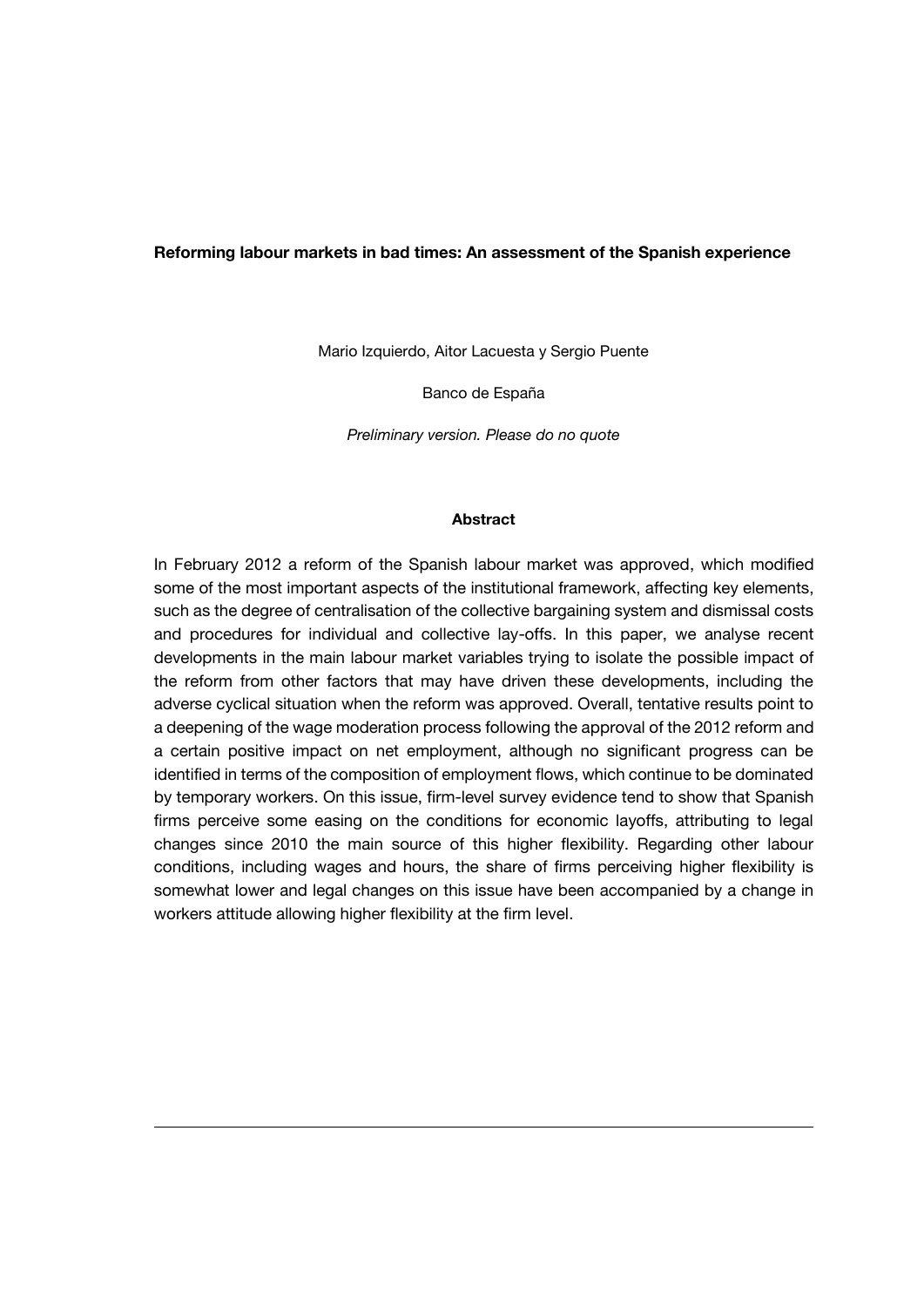### **1 Introduction**

In February 2012 a major reform of the Spanish labour market was approved, which modified some of the most important aspects of the institutional framework, affecting key elements, such as the degree of centralisation of the collective bargaining system and dismissal costs and procedures, <sup>1</sup> after several less comprehensive reforms implemented since 2010. In this paper, we try to identify the impact of this reform on key labour market developments, although some of its effects are structural and will require a longer period to produce their full effect. 2

In order to analyse the possible effects of the legislative changes approved in 2012, in this paper we analyse recent developments in the main labour market variables, such as employment, unemployment and wages trying to isolate the possible impact of the reform from other factors that may have driven these developments, including notably the adverse cyclical and employment situation in which it is being applied. In addition to these aggregate developments, we use available statistical information on the collective bargaining system looking at potential changes in key structural factors, such as the degree of centralization and the extent of wage indexation.

Regarding the impact of the reform on wage flexibility, the various modifications to the regulation of collective bargaining should enable firms to better adapt wages to their specific situation and facilitate a more balanced adjustment between wages, employment and working hours in the presence of adverse shocks. Overall, tentative results point to a deepening of the wage moderation process following the approval of the 2012 reform and a certain positive impact on net employment, although no significant progress can be identified in terms of the composition of employment flows, which continue to be dominated by temporary workers. Regarding firm´s perceptions on these institutional changes, Spanish firms tend to perceive some easing on the conditions for economic layoffs, attributing to legal changes since 2010 the main source of this higher flexibility while the share of firms perceiving higher wage flexibility is lower and the role of legal changes seems to have been less relevant. These results are subject to a high degree of uncertainty, as a consequence of the brevity of the period elapsed since the reform was approved.

The rest of the paper is organised as follows. The next section briefly describes the content of the 2012 reform, while the third section analyses recent wage developments, the changes detected in collective bargaining and how different flexibility mechanisms approved in the reform has been used by firms. The fourth section analyses macroeconomic developments in employment and unemployment, along with recent patterns in job creation and destruction flows by type of contract in order to identify any change that could be attributed to the reform. The fifth section includes a summary of main results from a firm-level survey

<sup>&</sup>lt;sup>1</sup> For a description of the institutional framework existing in the Spanish labour market before the crisis, see Estrada, Izquierdo and Lacuesta (2009).

 $^2$  The Ministry of Employment and Social Security has recently published an analysis of the impact of the labour reform, which is available at [http://www.empleo.gob.es/es/destacados/HOME/impacto\\_reforma\\_laboral/index.htm.](http://www.empleo.gob.es/es/destacados/HOME/impacto_reforma_laboral/index.htm) Also, OCDE has published a report on the main effects of the 2012 labour market reform in Spain, see …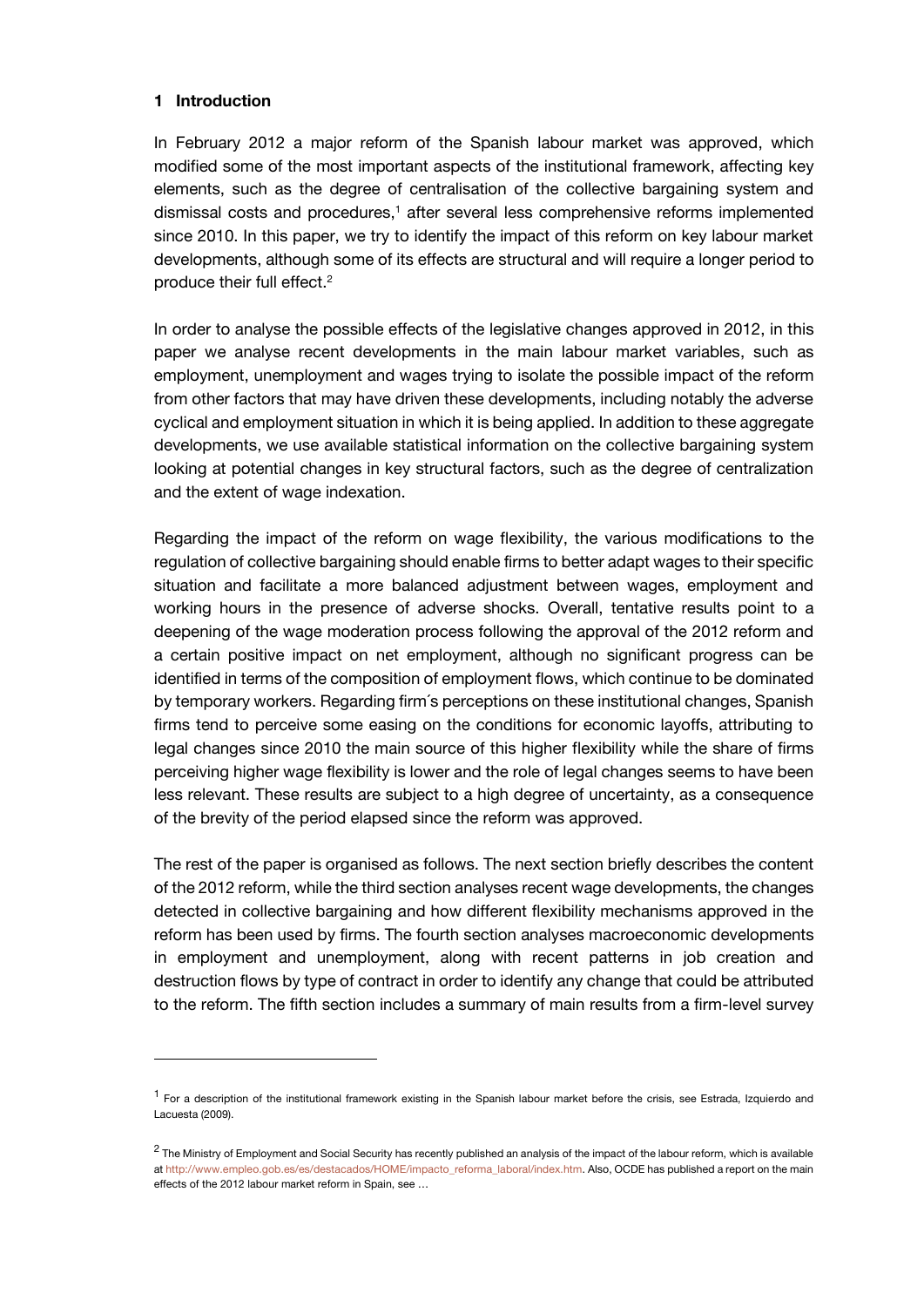about how legal changes may have increased labour market flexibility in Spain. Finally, the sixth section briefly summarizes the main conclusions.

# **2 A brief description of the content of the 2012 labour reform**

Royal Decree-Law 3/2012, approved in February 2012, included a broad set of changes to labour market institutions.<sup>3</sup> With regard to collective bargaining, and in order to increase the degree of decentralisation in the system, it was established that firm-level agreements should prevail in a broad set of areas (basic wage, supplements, overtime remuneration, and the distribution of working hours), with contradictory clauses in industry-level agreements being ineffective. Also, in order to increase firms' internal flexibility, the possibilities were widened for opting out from the terms and conditions contained in the agreement in force, as well as for unilateral changes to working conditions that exceed the minimum levels established in the collective agreement. Finally, to encourage faster renegotiation, the reform established a maximum limit of one year<sup>4</sup> for the effectiveness of an agreement after its termination.

In the area of dismissal costs and procedures, a number of measures were taken. On one hand, the economic grounds for dismissal were redefined, establishing objective circumstances that justify termination of contract. In particular, it was determined that termination is justified if the firm reports losses (or expects to) or suffers three consecutive quarters of year-on-year declines in sales or revenues. On the other hand, the amount of compensation payable in the event of unjustified dismissal was reduced; for objective and disciplinary dismissals it was set at 33 days per year of service, subject to a maximum of 24 months' pay (as against 45 days and a maximum of 42 months' pay previously). As for dismissal procedures, the need for administrative authorisation for collective dismissals was eliminated, as was the obligation on the part of the firm to pay wages for the period between the time of notification of dismissal and final judicial resolution.

In relation to hiring possibilities, a new type of permanent contract, called an "entrepreneurs' contract", was introduced for firms with fewer than 50 employees, with a probation period that has been extended to one year and various fiscal incentives. In addition, some of the terms and conditions of the training and apprenticeship contract and those relating to parttime hiring were made more flexible.

Finally, although this was not a legislative change, it is worth remembering the Agreement for Employment and Collective Bargaining (AENC-2012) signed by the social agents at the beginning of 2012. This agreement included recommendations for wage increases of 0.5% in 2012, 0.6% in 2013 and between 0.6% and 1.5% in 2014. More recently, a new AENC

<sup>&</sup>lt;sup>3</sup> Eventually approved as Law 3/2012 in July.

<sup>&</sup>lt;sup>4</sup> From 8 July 2012, the date of publication of Law 3/2012 in the BOE. This period can, however, be extended by agreement between the parties.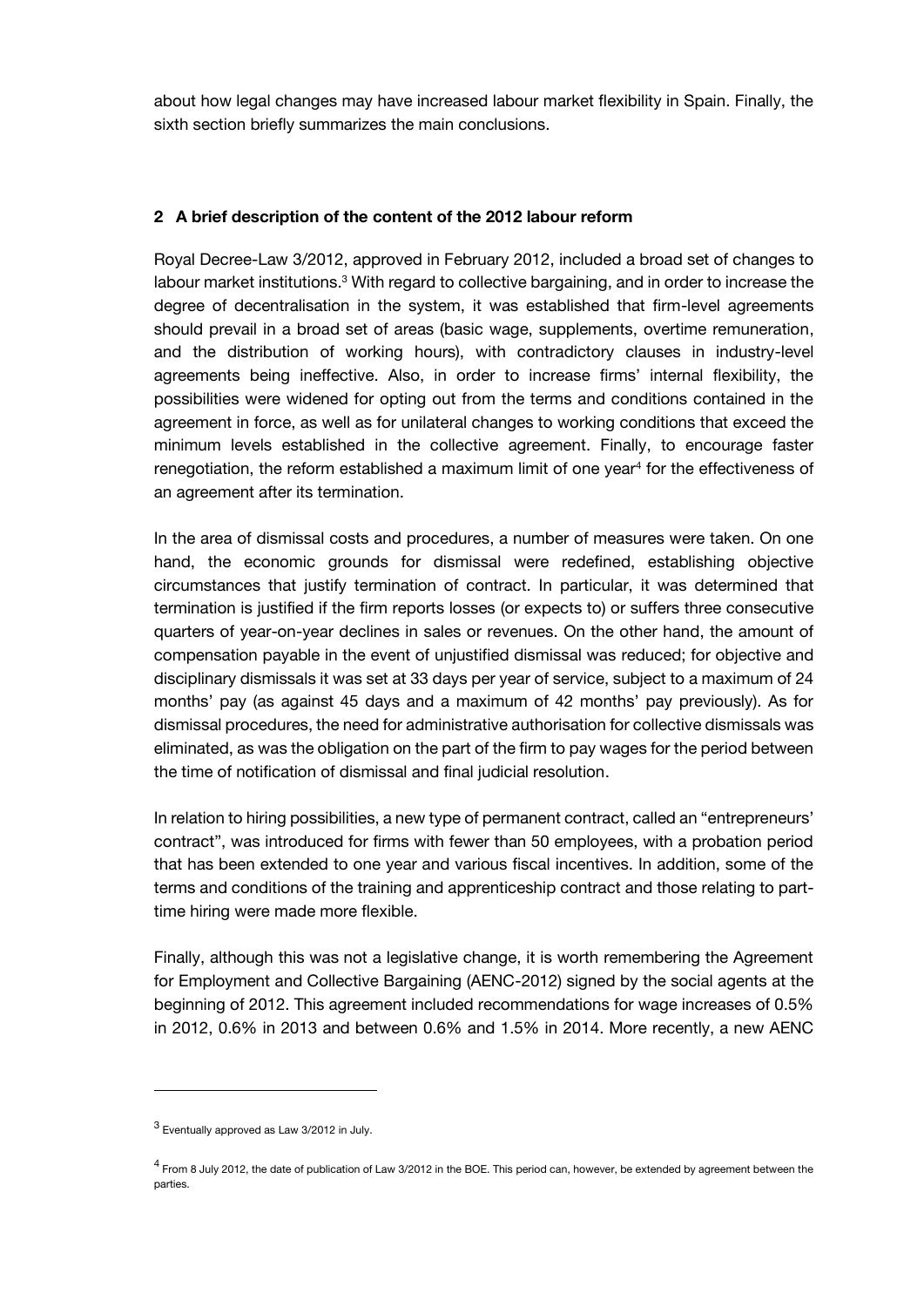has been signed for the period 2015-16, incorporating a recommendation for agreed wages up to 1% in 2015 and 1.5% in 2016.

### **3 Recent evolution of labor costs**

The various modifications to the regulation of collective bargaining, the purpose of which was to make it a more decentralised system, to increase firms' internal flexibility, especially in the presence of adverse economic conditions and to accelerate the renewal of collective agreements, should, if proved successful, enable employment conditions (wage and nonwage conditions) to be better adapted to the specific situation of firms and facilitate a more balanced adjustment between wages, employment and working hours.<sup>5</sup> Additionally, the reduction in dismissal costs and the easiness of the process of dismissals under economic conditions should also have had an influence on the wage bargaining process, reducing workers bargaining power.

Looking at recent labour costs developments, we focus in market economy, given that it is important to isolate the effects of the labour reform on the wage formation process in the private sector of the economy from the direct effect on the average compensation of the whole economy arising from the cut in public-sector wages in 2012. In Chart 1, we plot recent developments in compensation per employee in the market economy, according to QNA information, and in labour costs estimated by the quarterly labour costs survey (LCS). Since the approval of the reform at the beginning of 2012, an intensification of the wage moderation process has been observed, after large wage increases registered in the initial phase of the crisis (200(). In particular, compensation per employee, according to the QNA increased by 0.5% in 2012 and after a modest pick-up in 2013 (1%) basically stabilized in nominal terms in 2014 and the first half of 2015. The information supplied by the LCS shows a somewhat sharper wage moderation since 2012, especially in 2013 (0.3%) and 2014 (- 0.5%). It should be noticed that in real terms (see Chart 2) both indicators reflect an intensification of the fall in real wages initiated in 2010, although the very low, or even negative, inflation since the end of 2013 stopped this process.

However, in a situation of sharply deteriorating activity and employment, it is difficult to determine which part of this labour cost behaviour stems from the cyclical situation and which part may be attributed to the effects of the reform. To try to distinguish between the impacts of these two factors, a wage equation has been estimated in which wage increases are related to their traditional determinants: unemployment, inflation and productivity. The regression is estimated from 1981 to 2012 Q1 for the market economy, in such a way that the changes in wage determination following this quarter do not affect the estimation. Inflation is measured by the 12-month increase in the CPI in December of the previous year, since this is the reference used most in the wage formation process, and productivity is the year-on-year increase in this variable in the market economy.

<sup>&</sup>lt;sup>5</sup> For an analysis of the impact of the level of decentralisation in collective bargaining on the functioning of the labour market, see Jimeno and Thomas (2011).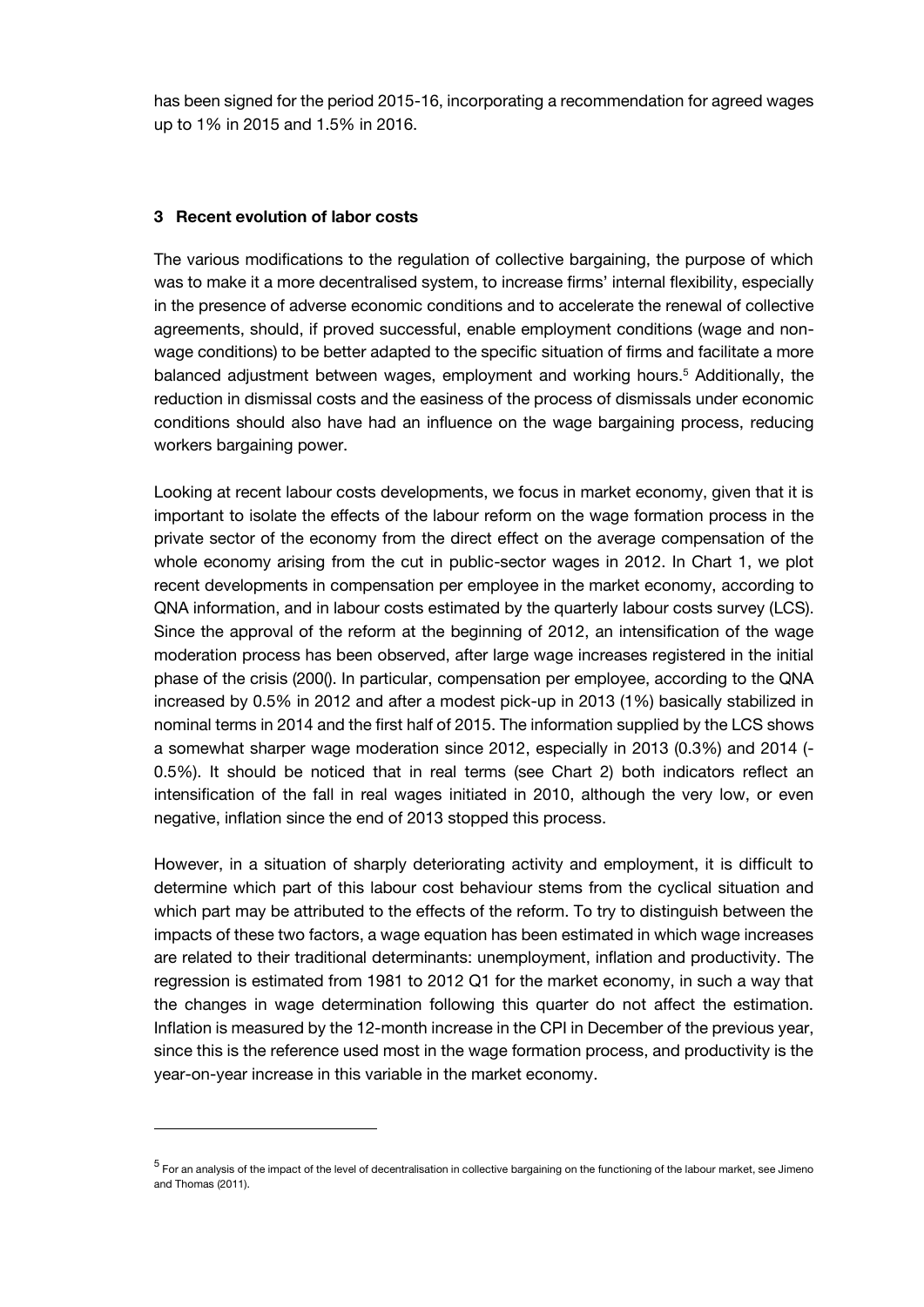$$
\Delta w_t = \alpha + \beta \Delta CPI_{t-1} + \gamma \Delta U_t + \delta Prod_t + \varepsilon_t \tag{1}
$$

Negative values for the residuals of this equation would indicate that the slowdown observed in compensation per employee had gone beyond what could be attributed to changes in its determinants.<sup>6</sup> Thus, the evolution of these residuals in the period before and after the reform can be interpreted as an approximation of the possible effect of the legislative changes on the wage formation process, although any other factor possibly affecting wage determination after 2012 would also be reflected in these residuals.

As seen in Chart 3, from 2010 the residuals have negative values, following the high positive values observed in the first phase of the crisis, and in absolute terms their value increased after 2012 and until the end of 2013. In 2014, however, wage residuals started to come back to positive values, possibly reflecting the impact of negative inflation rates. A similar analysis based on LCS data, although in this case the sample series is much shorter starting in 2002Q1 points to a similar picture, even a somewhat more intense process of wage moderation, which started in 2012 Q2 (See Chart A1 in the Appendix).

In order to analyse wage developments in greater detail, it is important to consider the results of collective bargaining. Chart 4 shows wage increases according to the agreement data for the period 2009-2015 (up to August 2015), showing total agreed wages and agreed wages in newly signed agreements, which may better reflect economic conditions in the respective period. It can be seen that the average wage increase is very close to past inflation in the period 2009-2011, despite the intensity of the job destruction taking place during these years and the collective bargaining agreement in effect, which was signed in 2010 and tried to promote wage moderation. This reflects the high wage indexation in the bargaining system, leading to a notable degree of real downward wage rigidity<sup>7</sup>

From 2012, however, a clear reduction is seen in the average increase in wage rates, which stood at 1.3% in 2012 and starts to diverge from past inflation rate, with newly signed agreements a more up-to-date indicator of the possible effects of the reform on collective bargaining results, reflected even more moderate wage increases.

In the area of wage indexation, not only initial agreed wages have, at least partially deviated from past inflation, but in addition the percentage of workers covered by indexation clauses has declined significantly in recent years. More recent data show that the percentage of collective agreements including inflation-adjustment clauses has decreased to 18.5% in the second quarter of 2015.

 $^6$  This analysis does not take into account the increase in non-wage costs for firms arising from the 5% increase in the maximum contribution bases at the beginning of 2013.

 $<sup>7</sup>$  See Messina et al (2009) for comparative estimates with other European countries</sup>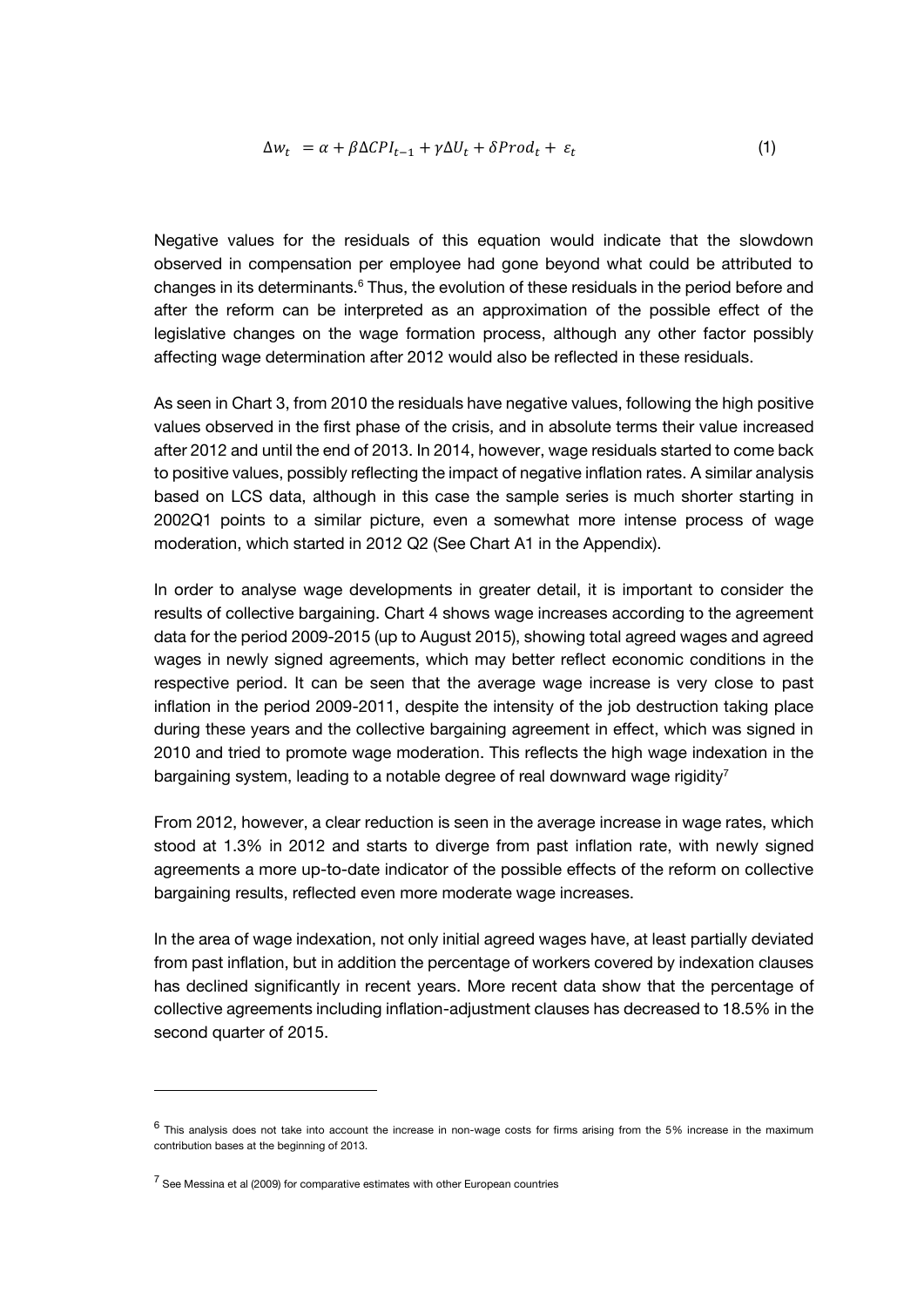In this respect, low inflation rates are playing a role but there is also some evidence of a lower incidence of inflation-adjustment clauses at the firm level. In particular, a firm-level survey carried-out in the context of a Eurosystem Research Network<sup>8</sup>, shows that proportion of firms applying this type of wage adjustment was declining over the crisis, from about 70% in the period previous to the crisis 2010 to 37.2% in 2013. On the reasons behind this lower incidence of wage indexation, low inflation seems to be the main factor: in 2013, 14.1% of firms declared that it was the main reason for not adjusting wages to inflation. But, on the other side, an increasing share of firms reporting the inexistence of inflationadjustment clauses<sup>9</sup>.

It should also be noted that the effective impact of indexation clauses was smaller than expected in the period 2012-2013, which could be reflecting the fact that the General Wage Agreement signed by Social Agents recommended to include a more flexible definition. This greater flexibility reduced the percentage of clauses eventually activated and their aggregate impact on wage developments. By contrast, recent Wage Agreement signed for the period 2014-16 recommended the inclusion of inflation-adjustment clauses, which may be not relevant in the current context of low inflation but may re-introduce old practices in the Spanish labour market in the case of unexpected upward inflation surprises.

In any case, it should be noticed that very low inflation rates, or even negative inflation at the end of 2014, has modified this picture since agreed wages in real terms started to increase in 2014 and a similar picture is observed in 2015. This is mainly reflecting the presence of nominal wage rigidity that limit the extent of wage cuts. As can be seen in Chart 5, individual microdata from Social Security Registers show a large concentration of wage changes around zero in 2013, while in the pre-crisis period, wage distribution showed a larger pick around expected inflation.

Regarding the degree of decentralization in the wage determination system, the information available does not shows a rise in the coverage of firm-level agreements since 2012, despite this was one of the main goals of the reform (See Chart 6). In particular, 2012 reform ensured the priority of firm-level agreements over sectoral level ones in a large set of labor conditions, including wages and hours. However, the structure of the collective bargaining system has not yet reflected these legal modifications. Thus, the average size of firms that have their own agreement has barely changed and remains large, so that the greater possibilities for decentralisation do not seem to have been sufficiently exploited by smaller firms, which did not usually negotiate firm-level collective agreements before the reform. However, it should not be concluded from this result that the greater possibilities for decentralisation are having no effect on collective bargaining. The mere fact that, following the reform, it is possible to negotiate firm level agreements may be affecting the results of wage bargaining at the sectoral level.

As for the analysis of the greater possibilities for internal flexibility fostered by the recent legal changes, Table 1 shows, in accordance with the information provided by the special

 $^{9}$  See Izquierdo and Jimeno (2015) for additional details.

<sup>8</sup> Wage Dynamics Network (WDN). See [https://www.ecb.europa.eu/pub/economic-research/research](https://www.ecb.europa.eu/pub/economic-research/research-networks/html/researcher_wdn.en.html)[networks/html/researcher\\_wdn.en.html,](https://www.ecb.europa.eu/pub/economic-research/research-networks/html/researcher_wdn.en.html) for more information about the work carried-out in this network.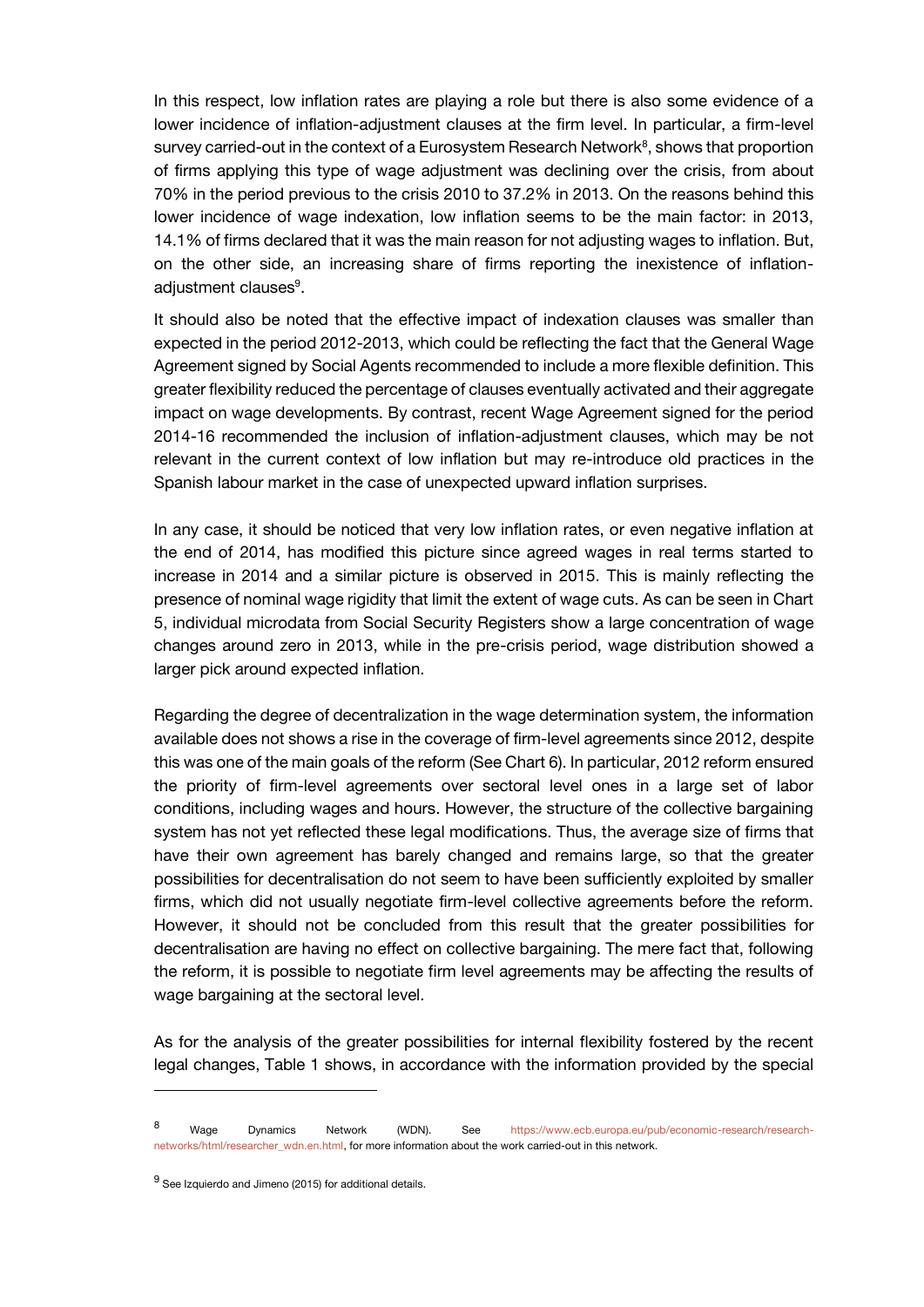module included in the *Encuesta de Coyuntura Laboral* (ECL),<sup>10</sup> the percentage of employment accounted for by firms that have opted out from the terms and conditions of the agreement between 2010 and 2012. Since 2010, opt-outs from the terms of the agreement have barely changed, remaining within a range of around 5%-6% of employees. By contrast, it seems that the possibilities for making substantial changes to employment conditions are being heavily used by firms. The data available (see final column of Table 2) indicate that a significant proportion of firms, accounting for 12.1% of total employment, have had recourse to this tool for internal flexibility in 2012. In any event, this instrument has been used mainly by large firms, while among small firms the rate of use is very low.

More recent information shows a similar picture in 2013. In particular, WDN survey shows that 3.4% of Spanish firms declare they opted-out from collective agreement in 2013. The use of opt-outs was not uniform across firms. In particular, as can be seen in Table 2 optouts were mainly used by very large firms opting-out from its own firm-level agreement. Thus, this possibility was mainly used by these firms as an additional tool to renegotiate the labour market conditions of its own collective agreement. On the other side, the share of small and medium size firms opting-out from sectoral agreements was fairly low in 2013. Moreover, the 2012 labour market reform additionally eased conditions for unilateral modifications of those labour conditions set above the minimum level set by collective agreements. These flexibility measures have been more frequent than opt-outs (15.6% of firms), although again, they have been used mostly by larger firms (25.1% of firms with more than 200 employees have used these measures while only 14.3% of firms under 20 employees declare to have used them in 2013). <sup>11</sup>

ECL data have been used to analyse the differences in the behaviour of employment at firms that declared they had opted out in 2010 and 2011. The results obtained indicate that the firms that used this option in either of these years had a better record in terms of level of employment in 2012 than those that did not (around  $4.4\%$  higher),<sup>12</sup> which shows the role that internal flexibility measures can play in promoting employment. In particular, the left part of Table 3 shows the result of estimate a model for the employment of each company, including as explanatory variables of time dummy variables to capture the overall macroeconomic situation, each company fixed effects to control their individual potential, and step variable capturing the possible effect on the employment of the companies that practiced one pick in 2010 or 2011:

**Chart** 

<sup>&</sup>lt;sup>10</sup> We are grateful to the Ministerio de Empleo y Seguridad Social for giving us access to this database, which is based on a questionnaire completed by firms on a quarterly basis. Since February 2012 an official register has been available of opt-outs from collective agreements, although this information does not allow the figure for opt-outs to be compared with that observed previously.

<sup>11</sup> Overall, these figures are in line with information on the use of the flexibility mechanisms provided by *Encuesta de Coyuntura Laboral* and the *Encuesta Annual Laboral* both conducted by the Spanish Ministry of Employment.

<sup>12</sup> This result is obtained from a regression using panel data, in which the effect of the opt-out is estimated after controlling for the presence of aggregate trends in the economy so as to strip out the aggregate cyclical situation and individual firm-level trends that strip out the specific situation of firms.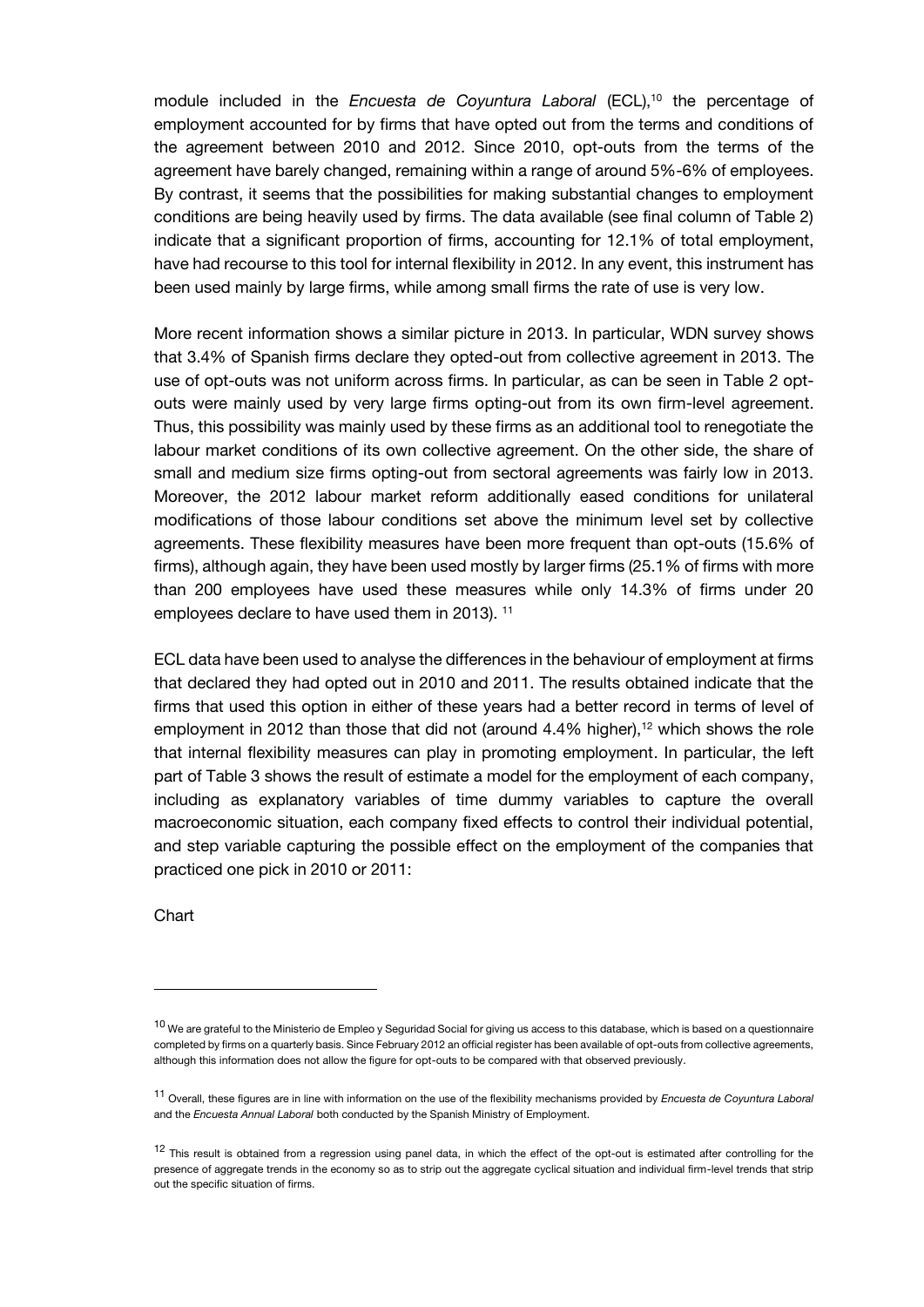It is noted that companies that practiced an opt-out managed to keep employment level 5.3% higher than those not applying opt-outs mechanisms. In addition, data from the ECL possible to analyse the extent to which better employment performance is due to lower rates of job losses or higher rate of job creation. The results show that the best performance of employment in companies that conducted a wage lift would be associated with an increase in hiring, while the estimated effect on lower and lower estimates is not significant.

However, since a very close relationship between firm size and the proportion of companies that make the opt-out is observed, it could be that estimated in the previous specification effect were explained by the existence of differential trends in employment by company size since the beginning of the period. If so, the step variable defined to capture the effect of opting-out in the previous year could be picking outperformance of larger companies rather than the genuine impact of the flexibility measure. To try to control for this possibility, on the right side of Table 3 a new specification of the previous model is estimated with the difference equation, and controlling for the possible existence of a single trend for each company, that separates the aggregate behaviour captured by artificial time variables:

 $\Delta$ ln(*Employment<sub>t,i</sub>*) =  $\beta Opt - out_{t,i} + 1(t) + \varphi_i + \varepsilon_{t,i}$ 

In this alternative specification, being the model differences, dummy variable captures a permanent effect on the rate of employment growth. Result show that even after controlling for individual business trends, the effect is positive and significant, presenting firms implementing an opt-out in 2010 0 2011 higher employment growth above the rest by 4.4  $pp^{13}$ .

### **4 Recent employment and unemployment evolution**

Different measures approved in the area of dismissal costs and procedures would have led to a decrease in employment protection in Spain, given that, in principle, the new definition of the economic grounds for dismissal would facilitate lay-offs to firms in bad economic conditions dismissal costs were reduced in the case of unfair dismissals. In the case of collective dismissals, the elimination of the administrative authorisation have also eased the procedure and may have reduced dismissal costs. Overall, OECD EPL indicator (See Chart 7) shows that EPL for regular contracts have significantly decreased over the more recent period both as a result of 2010 reform and, especially, after 2012 reform. In particular, OECD

<sup>13</sup> In this case, however, the evidence does not distinguish whether it is due to higher procurement or a minor extinctions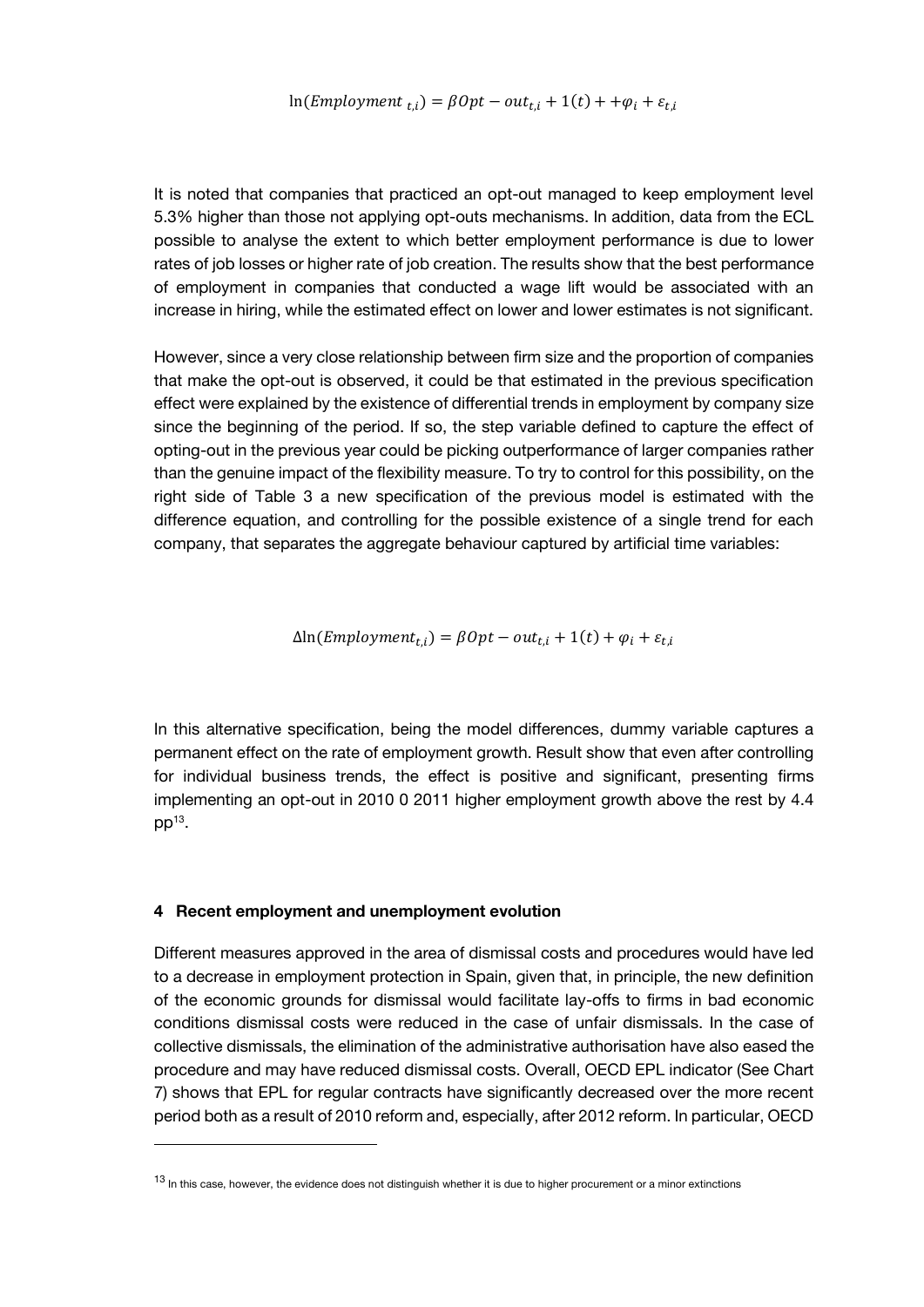estimates point-out that EPL indicator was above Euro Area average in 2008 (2.66) while the 2010 reform, that eased the definition of fair dismissals under economic conditions, reduced this indicator to 2.56. According to this methodology, EPL additionally decreased to 2.28 after 2012 labour market reform just below OECD average in 2013.

The information on the direct impact of the different legislative changes on dismissal procedures and costs is far from being complete but the information available points to an increase in the percentage of objective dismissals, which would have reduced the average cost of lay-offs for economic reasons.<sup>14</sup> In particular, the percentage of objective dismissals increased considerably from the reform of 2010 to reach a maximum at 44% in the first quarter of 2013 and decreasing afterwards, reflecting the improvement in economic activity (to 31.3% in the second quarter of 2015). It should be noticed that this figures was below 10% in the pre-crisis period before 2010 and 2012 reforms.

This increased use of dismissal for objective reasons should have reduce firing costs paid by firms, although different available statistics do no provide a precise estimate. In particular, data provided by the Quarterly Labour Cost Survey (ECTL) showed a small decline in 2012, but it did not continue afterwards. By contrast, average payments in the conciliation of individual dismissals showed a clear downward trend from above 30.000 euros in 2011/12 to around 22.000 euros in 2014. However, statistics on judicial sentences fail to provide a decrease in average dismissal costs, showing indeed a small upward trend since 2012. In any case, it should be stressed that this Information does not control for composition effects as no information is available on the characteristics of workers made redundant.

In relation to collective dismissal procedures, the elimination of administrative authorisation has not increased the weight of applications for labour force reduction through terminations, but as a result of the elimination of the need for administrative authorisation, there was a decline in the percentage of applications agreed with the workers' representatives.

All in all, in order to evaluate the impact of these changes, and those implemented in the collective bargaining system, on the post-reform evolution of employment and unemployment it is needed to isolate the impact of the reform from the cyclical situation of the labour market. In particular, in 2012 the Spanish economy was in the middle of a second recession that began in mid-2011 and continued throughout the third quarter of 2013. Overall, the fall in employment kept very intense just after the reform, with a fall of -4.4% in 2012 and slowed thereafter, showing a first positive quarterly rate of growth in the first quarter of 2014. In turn, the rate of unemployment increased to peak at 26.9% in 2013 Q1 initiating then a process of continuous decline to 22.4% in the second quarter of 2015. It should be noted, in any case, that part of the deterioration of the labour market situation during 2012 was caused by the fall in public-sector employment in the context of the ongoing budgetary consolidation plans.

<sup>&</sup>lt;sup>14</sup> The statistics available on the cost of dismissal per worker dismissed do not allow a very firm conclusion to be drawn, since it is not possible to separate out from the evolution of the average cost of dismissal possible changes over time in the composition of the dismissed workers.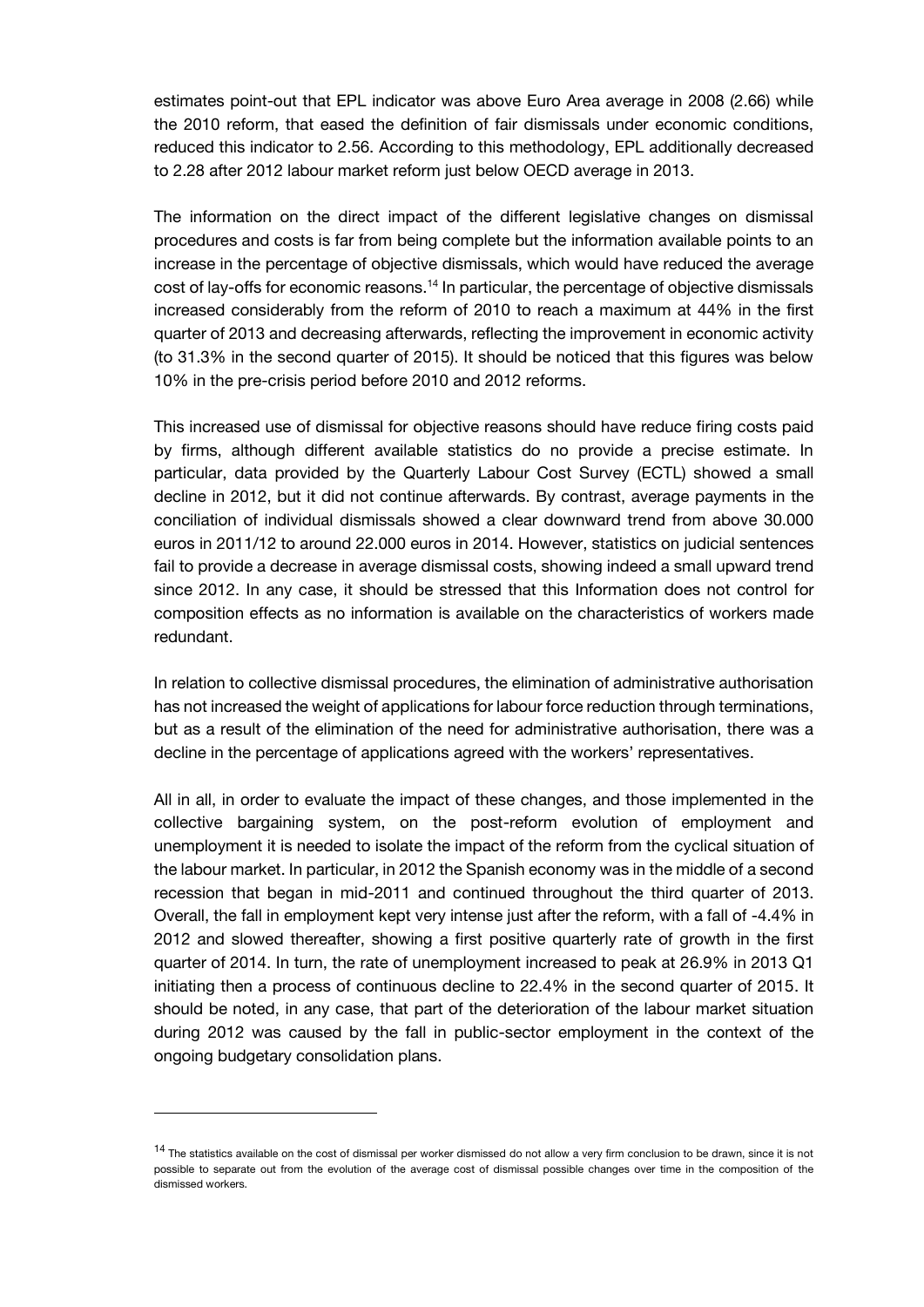A simple way to discount the impact of cyclical factors is to estimate the relationship between employment/unemployment and economic activity and to analyse the residuals in the period after the reform. In particular, two regressions are estimated, in which the rate of change of economic activity is related to the change in the rate of unemployment and employment growth, respectively, a relationship that is commonly known as Okun's Law.<sup>15</sup>

 $\Delta Unempoyment Rate_t = \alpha_{expansions} + \alpha_{recessions} + \beta \Delta PIB_t + \varepsilon_t$ 

 $\Delta Employment^{private\ sector}_t = \alpha_{expansions} + \alpha_{recessions} + \beta \Delta GVA^{private\ sector}_t + \varepsilon_t$ 

These regressions are estimated for the period 1981q1-2012q1 allowing for a change in the constant of this relationship between expansionary and recessionary periods given that previous studies have identified an asymmetric pattern in the relationship of employment/unemployment and GDP along the different phases of the business cycle<sup>16</sup>. Charts 9 and 10 shows the residuals of these equations for the most recent period. In the case of the equation relating employment and activity, the residuals were negative until the third quarter of 2012 reflecting a sharper rate of job destruction than would have been expected given the fall in activity only in the second quarter of 2012 in the post-reform period. From that date, however, residuals became positive, especially since the beginning of 2014 when then recovery in economic activity seems to have been translated into higher employment growth than expected<sup>17</sup>.

In the same way, the analysis of the residuals of the equation relating unemployment and activity show negative residuals became larger after the approval of the reform, especially in 2013 and 2014. In this case, this could be probably reflecting not only the better evolution of employment but also the decline in the labour force.

This analysis points to somewhat better than expected behaviour by employment in the private sector, at least in the most recent period,<sup>18</sup> which is in line with the slowdown observed in productivity growth and may be reflecting the effects of wage moderation on employment. As in the case of wages, it is still very premature to draw final conclusions, although it is worth stressing that other studies, which use different approximations, tend to

<sup>&</sup>lt;sup>15</sup> To ensure that the evolution of the public sector does not distort the results the estimation is carried out using the employment and GVA of the market economy. This cannot be done for the unemployment rate, which is not defined for the market economy, so the regressor in this regression is GDP.

<sup>16</sup> See, for instance, Izquierdo et al (2010).

<sup>&</sup>lt;sup>17</sup> It should be noticed that part-time employment growth has been higher in the post-reform period than full-time employment. These regressions try to correct for this using full-time equivalent estimates for employment.

<sup>18</sup> When the previous regressions are estimated with parameters that change over time a recent increase in the constant of this regression is observed, while the elasticity of employment to GVA is reduced. However, it is too soon to know if these changes are statistically significant.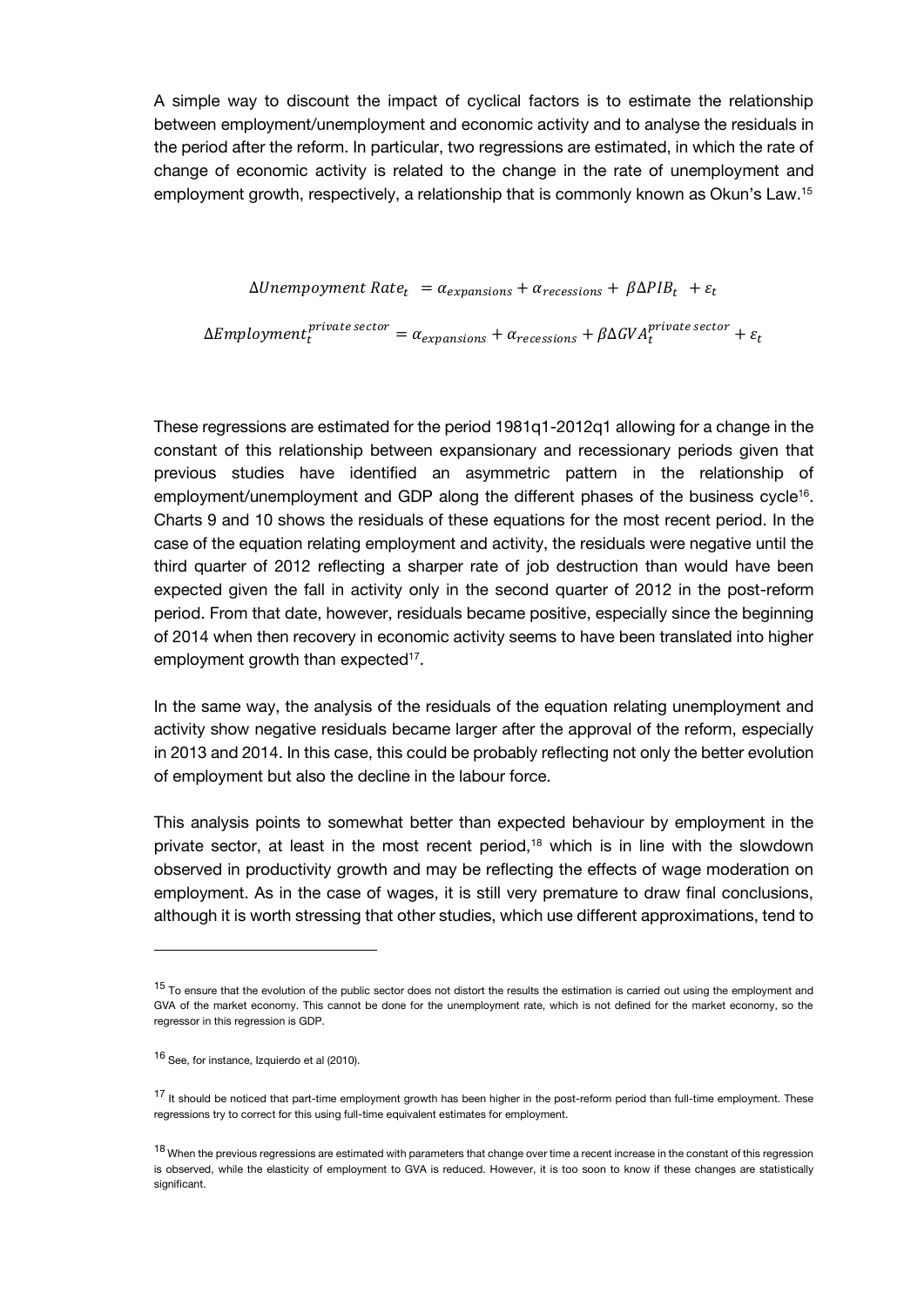show similar results that relate the wage moderation caused by the labour reform to improved employment behaviour.<sup>19</sup>

However, to analyse the effects of the reform on employment it is essential to examine the changes that may have occurred in the job creation and destruction processes, which may be done using the information provided by Labour Force Survey (LFS) flows data. Considering the content of the reform, one might expect the decline in dismissal costs to increase the rate of destruction of employment of workers with permanent contracts, especially if the various internal flexibility measures were not heavily used. In turn, the changes in dismissal costs and wage moderation should lead to more permanent increases in the rate of creation of permanent employment.

Chart 11 shows the rates of job destruction and creation, approximated by the outflow from employment to unemployment and by the inflow to employment from unemployment, respectively, along with the year-on-year growth in GVA in the market economy since 2006. As seen in this chart, job destruction rates only slightly increased after the approval of the reform, despite EPL had decreased and the adverse economic situation. Indeed, job destruction rates started to slowdown already in 2013 along with the economic recovery. In the case of the job creation rate, the picture is somewhat less positive since it was decreasing until the second half of 2013 and it has only slightly picked-up since then.

In order to isolate the impact of cyclical factors, a regression analysis has been conducted on the relationship between job destruction and job creation rates. In this case, data availability severely limit the sample period as LFS flows data are only available since 2001. We use sectoral disaggregation (1 digit level) to compensate this smaller time period. The following equations are estimated:

Job Destruction rate $_t^{industry} = \alpha^{industry} + \beta \Delta GVA_t^{industry} + 1 (quarter_t) + \varepsilon_t$ Job creation rat $e_t^{indsutry} = \alpha^{industry} + \beta \Delta GVA_t^{ind sutry} + 1 (quarter_t) + \varepsilon_t$ 

Results are shown in Charts 12 and 13. The coefficients have the expected signs: the higher activity less intense destruction and higher rate of job creation. Chart 12 indicates that after the reform, and after taking into account the situation of cyclical weakness, although the rate of destruction of jobs has not increased in comparison to what happened before it, it remains very high and above its historical relationship with the activity. In terms of job creation, the continued decline in the intensity of job creation have slowed in recent quarters

<sup>&</sup>lt;sup>19</sup> Specifically, De Cea and Dolado (2013) show that growth rates of 0.3%-1.3% of GDP would suffice to increase employment in net terms, provided that the current wage moderation is maintained. BBVA (2013) estimates that the 2012 wage moderation saved the destruction of some 60,000 jobs in the short term, and had a medium-term impact of some 300,000 fewer jobs destroyed. Also, the evaluation by the Ministry of Employment also finds that the behaviour of employment in the most recent period was even better than would be attributable to wage moderation. Finally, OECD report on the assessment of the impact of the 2012 labour market reform also finds some positive results on employment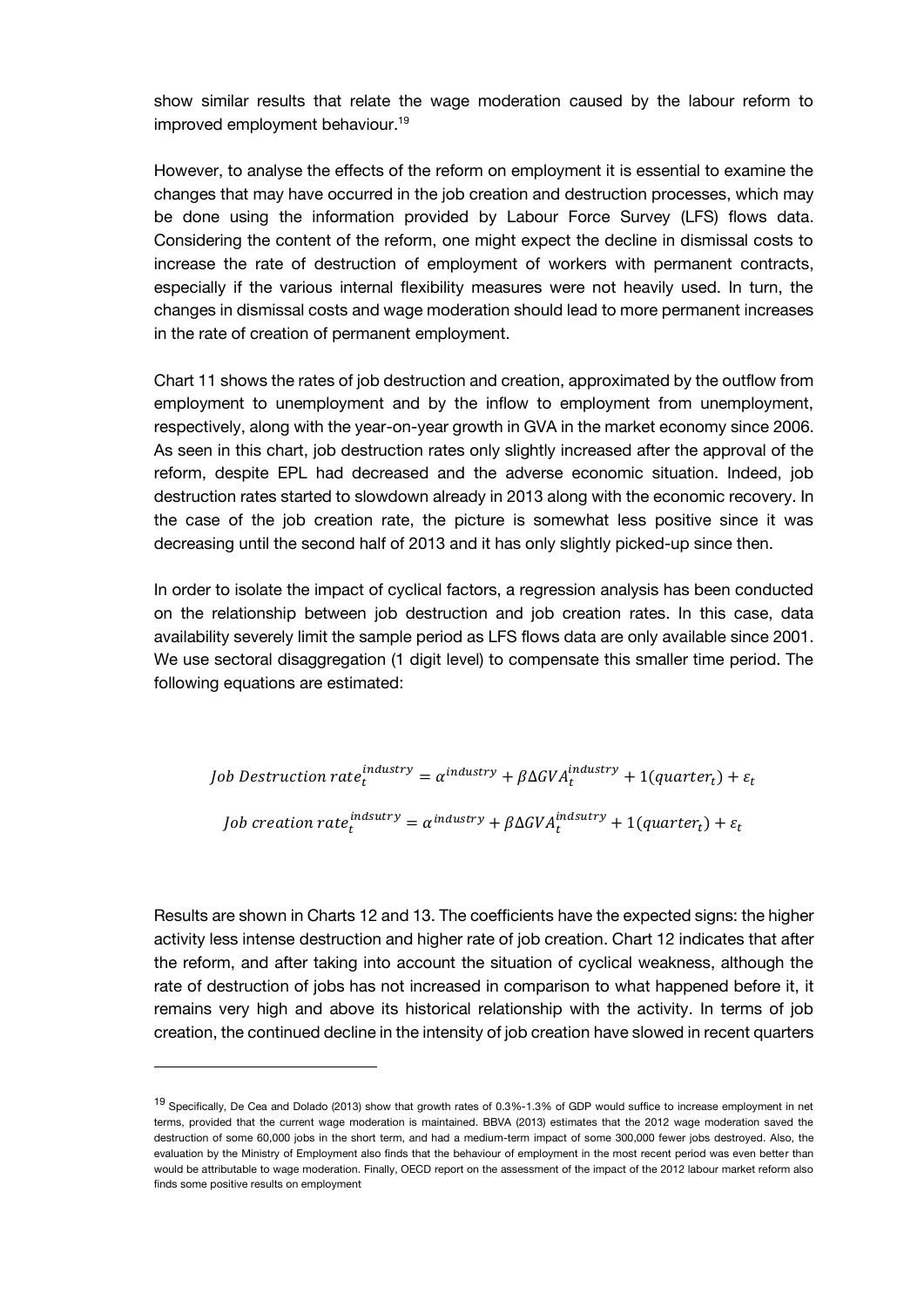but results do not show any improvement given its traditional relationship with economic activity.

However, disentangling by type of contract, a similar analysis tends to show some recent improvement in job destruction rates of permanent contracts. In particular, Chart 15 shows that job destruction rates of permanent contracts has significantly decreased since 2012 reaching at the end of 2014 and the first semester of 2015 similar levels than those observed in the pre-crisis period. By contrast, job destruction rates of temporary workers remain at high levels while the pick-up in job creation rates is basically concentrated among temporary jobs.

As a result, the downward trend in the temporary employment ratio continued after the reform, reducing the ratio to 21.9% in the first quarter of 2013, has stopped and the economic recovery has risen temporary rate to 25.1% in the second quarter of 2015. This should basically be attributed to the impact of cyclical conditions, which again play a determining role.<sup>20</sup> Statistics of registered contracts provides more information about the range of creating permanent jobs. In this respect, the percentage of permanent contracts in total has not been made major alterations (that is 6.7% in the second quarter of 2015, while it was 7.5% in 2010 and 6.9% in 2011 and 6.9% in 2012).

Finally, where more significant changes are observed is in the form of part-time contracts. The rate of partiality increased from around 14% in the pre-reform period to 17.2% in 2014 (17% in the second quarter of 2015), accelerating the positive trend seen in this ratio prior to the reform. In the statistics of contracts, the weight of the partial contracts was 30% before the reform (24% before the crisis), has now reached 36.1%. It should be taken into account that there were modifications of existing legislation to allow the existence of overtime as the legal maximum provided according to the agreed working hours and changes were incentivized contracts training and apprenticeships for youngsters.

### **5 Firm´s perceptions on labour market reforms**

WDN3 survey provide useful information about how Spanish firms assess the recent legal modifications of the main institutions in the labour market. As showed in Izquierdo and Jimeno (2013) Spanish firms tend to consider that in comparison with the situation in 2010, it was easier in 2013 to adjust labour costs in their firm. In particular, almost 50% of firms replied it is now easier to lay off workers based on economic reasons than it was in 2010 (see Chart 16) while only 10.8% of firms declared that is now more difficult. According to employers' perceptions, adjusting the level of employment was also easier in 2013 using collective lay-offs (for 42.7% of firms). On the wage side, one third of firms declare that lowering wages of new entrants in the firm has become easier while to adjust wages of incumbent workers is easier only for 26.5% of firms.

<sup>&</sup>lt;sup>20</sup> A similar analysis to the above-mentioned ones to eliminate the cyclical component of the recent developments in the temporary employment ratio shows no significant changes in the period after the reform that may be associated with the legal changes approved.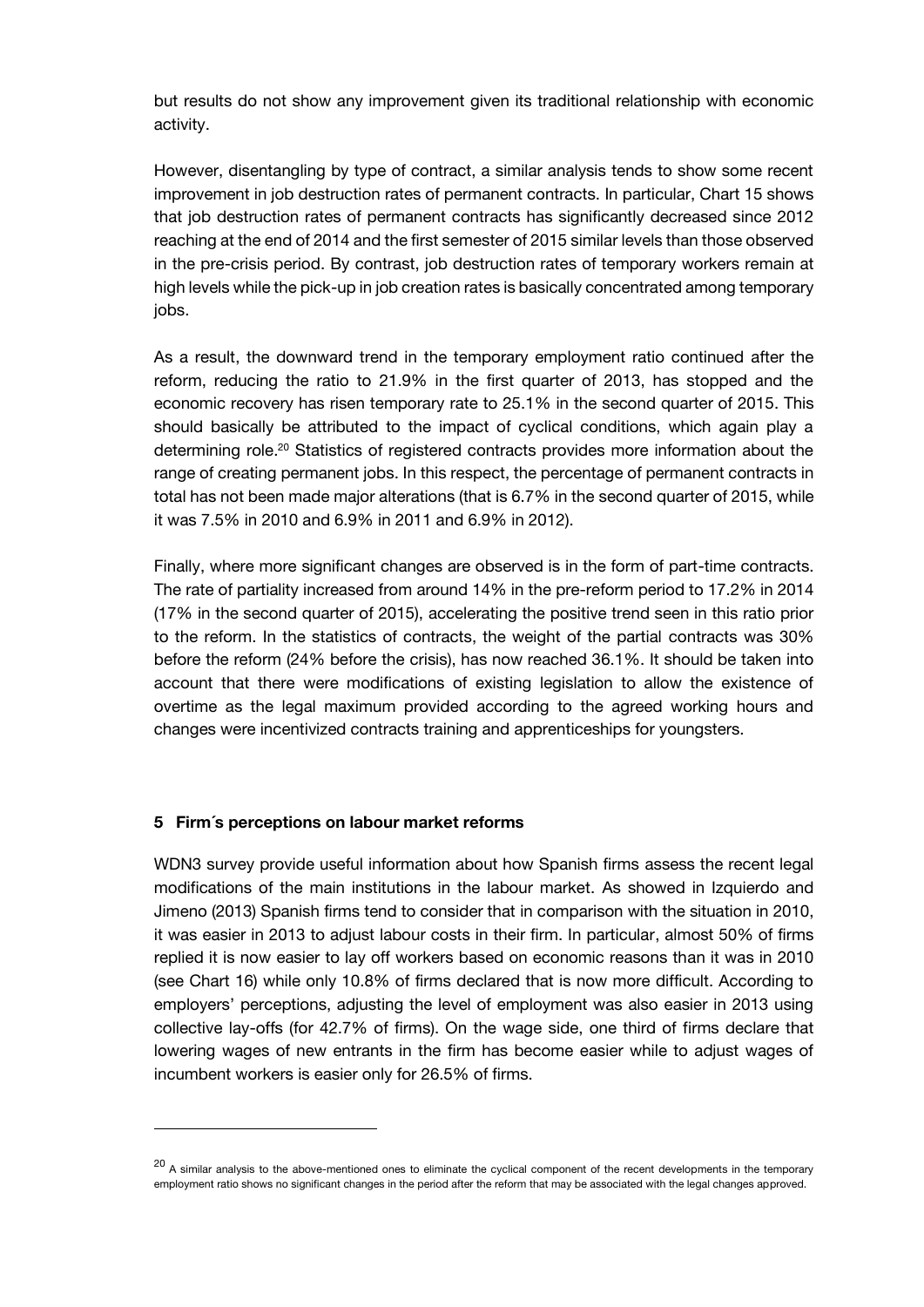To check to what extent these legal modifications may explain these changes, WDN3 survey also requested employers to reply about the main factors behind these changes, allowing them to choose between changes relate to legal modifications, changes in the enforcement of the law, changes in unions behaviour or changes in the workers' attitude. Table 3 shows that most firms declaring that it is easier to adjust the level of employment using economic dismissals (individual or collective) replied that changes in labour laws are the most relevant factor behind this easiness (between 75.3% and 83.4% in the case of individual and collective dismissals, respectively), although enforcement of the law has also played a role in this easiness over this period. On the contrary, when we analyze which factors may explain higher wage flexibility, firms replies tend to show that, although legal changes also matter, individual workers attitude has been a key factor in explaining higher flexibility since  $2010^{21}$ .

Moreover, labour market reforms in Spain since 2010 have tried to facilitate the use of opting-out mechanism in order to increase wage flexibility in a collective bargaining mechanism characterized by the prevalence of sectoral level agreements. In previous section, however, we showed that these mechanisms have been relatively infrequent, with the exception of large firms that have used these new possibilities to renegotiate its firmlevel agreement. The survey also requested some information about how firms perceive opting-out procedures have been eased in the more recent period. In this respect, cery large firms (more than 200 employees) have perceived an easiness of the procedure to implement and opt-out from the collective agreement, especially those with a firm-level agreement (53.5%). On the contrary, a relatively reduced share of smaller firms declared that this procedure is easier after the different legislative changes introduced since 2010.

### **6 Conclusions**

This paper has analyzed the recent evolution of the main figures of the Spanish labor market and has tried to link these developments with the legal amendments approved in February last year. This analysis is subject to significant limitations. In particular, the short time since the adoption of the reform narrows the availability of data in a context in which it is essential to distinguish the possible impact of the reform of cyclical factors derived from the adverse economic situation. On the other hand, some of the structural modifications may only fully manifest its effects on a medium-term horizon once the players involved have internalized the new institutional framework.

The emerging results point to a deepening of the process of wage moderation following the adoption of the reform of 2012, might be starting to reflect greater wage sensitivity of the process to the specific situation of firms determination. However, still a significant increase in the degree of decentralization of the bargaining system is observed. Meanwhile, the use of internal flexibility mechanisms introduced has focused on larger companies. In the field of employment, the results tend to show a positive impact on net job you would associate with wage moderation, although the evidence is less conclusive. Finally, no significant

<sup>&</sup>lt;sup>21</sup> A similar picture emerges when we look at factors behind easiness in changes in working conditions (hours, mobility) where firms tend to reply that recent legal changes have a similar relevance than the change in worker attitude.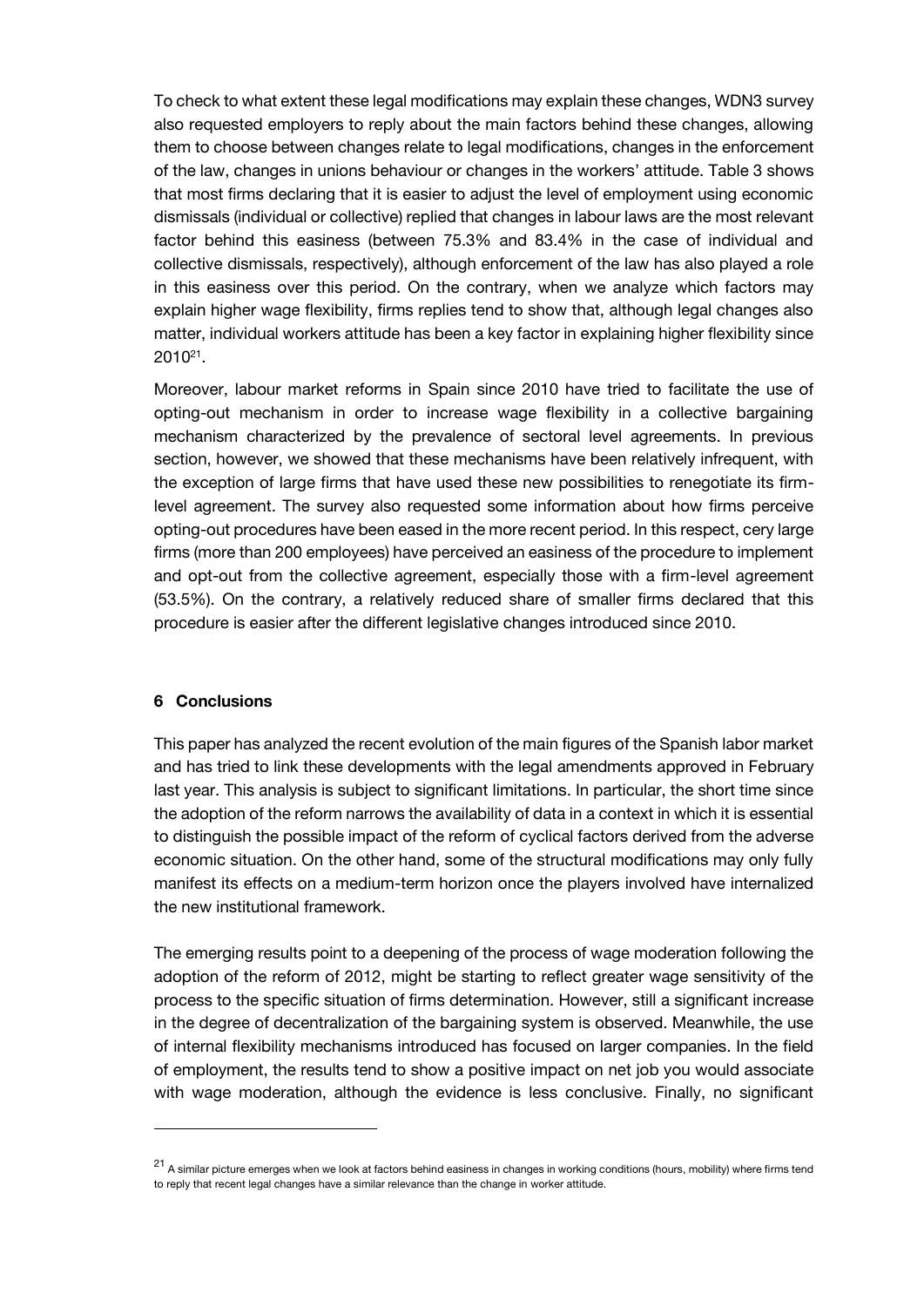progress has been made in terms of the composition of employment flows are still dominated by the employees with temporary contracts.

Looking ahead, it is necessary to carry out continuous monitoring of the labor market that allows contrast the degree of permanence of the patterns observed thus far. In this sense, it is desirable that some aspects of the statistical information to adjust to the new situation created by the successive labor reforms in recent years, expanding the information available on issues such as the procedure and the actual cost of dismissal.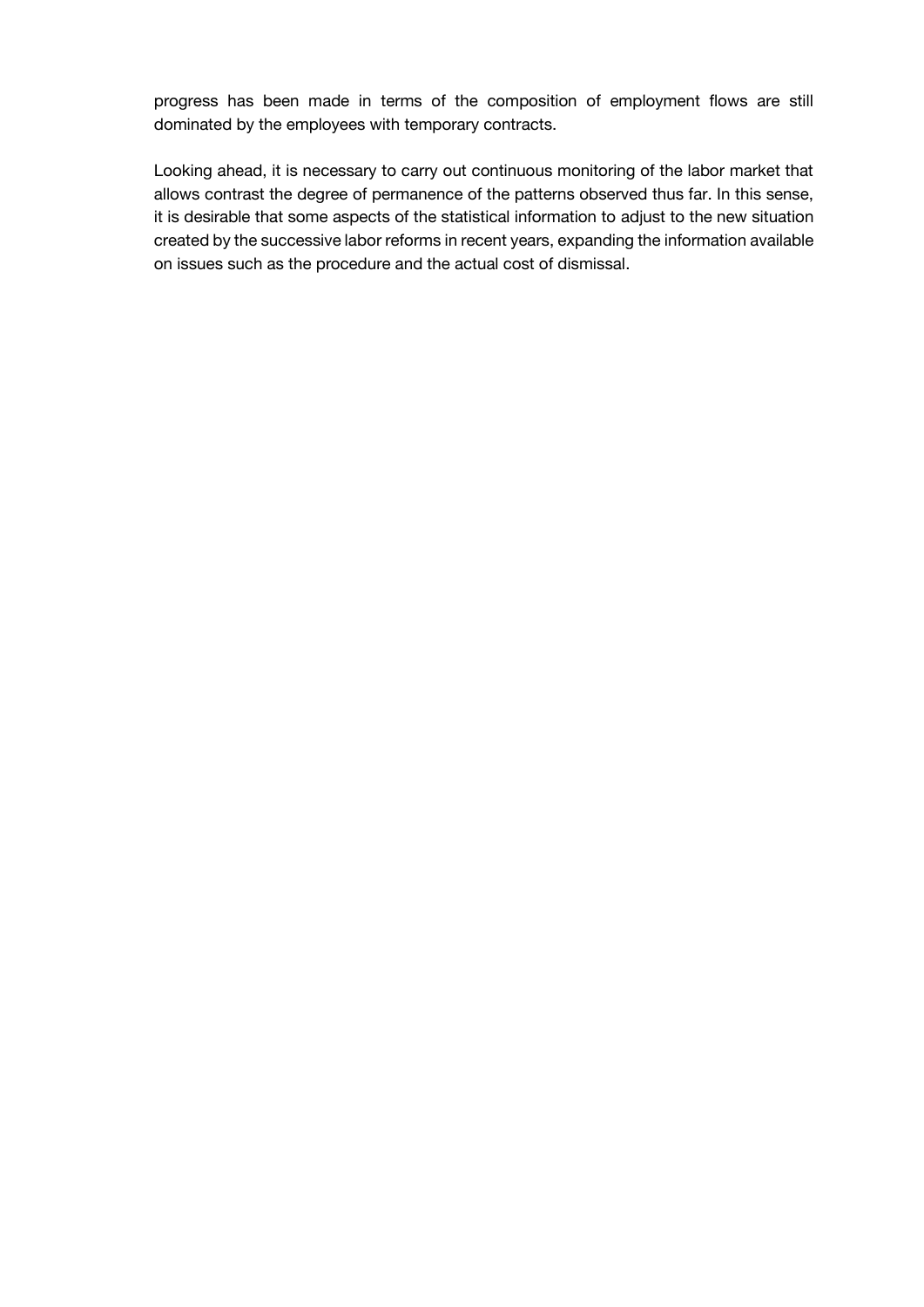# **REFERENCES**

BBVA (2013) *Revista Situación España, Segundo trimestre de 2013*

DE CEA, P y J.J. DOLADO (2013) "Output Growth Thresholds for Job Creation and Unemployment Reduction in Spain" Universidad Carlos III, mimeo

ESTRADA, A., M. IZQUIERDO y A. LACUESTA (2009) "El funcionamiento del mercado de trabajo y el aumento del paro en España". Boletín Económico del Banco de España, pp 97- 114. Julio.

JIMENO, J. F. y C. THOMAS (2011) "Collective Bargaining, Firm Heterogeneity and Unemployment" Documento de Trabado 1131, Banco de España

MINISTERIO DE EMPLEO Y SEGURIDAD SOCIAL (2013) *Informe de evaluación del impacto de la reforma laboral*

Izquierdo M, and J.F. Jimeno (2015) "How have Spanish firms adjusted to the crisis? Employment, wage and price reactions", mimeo.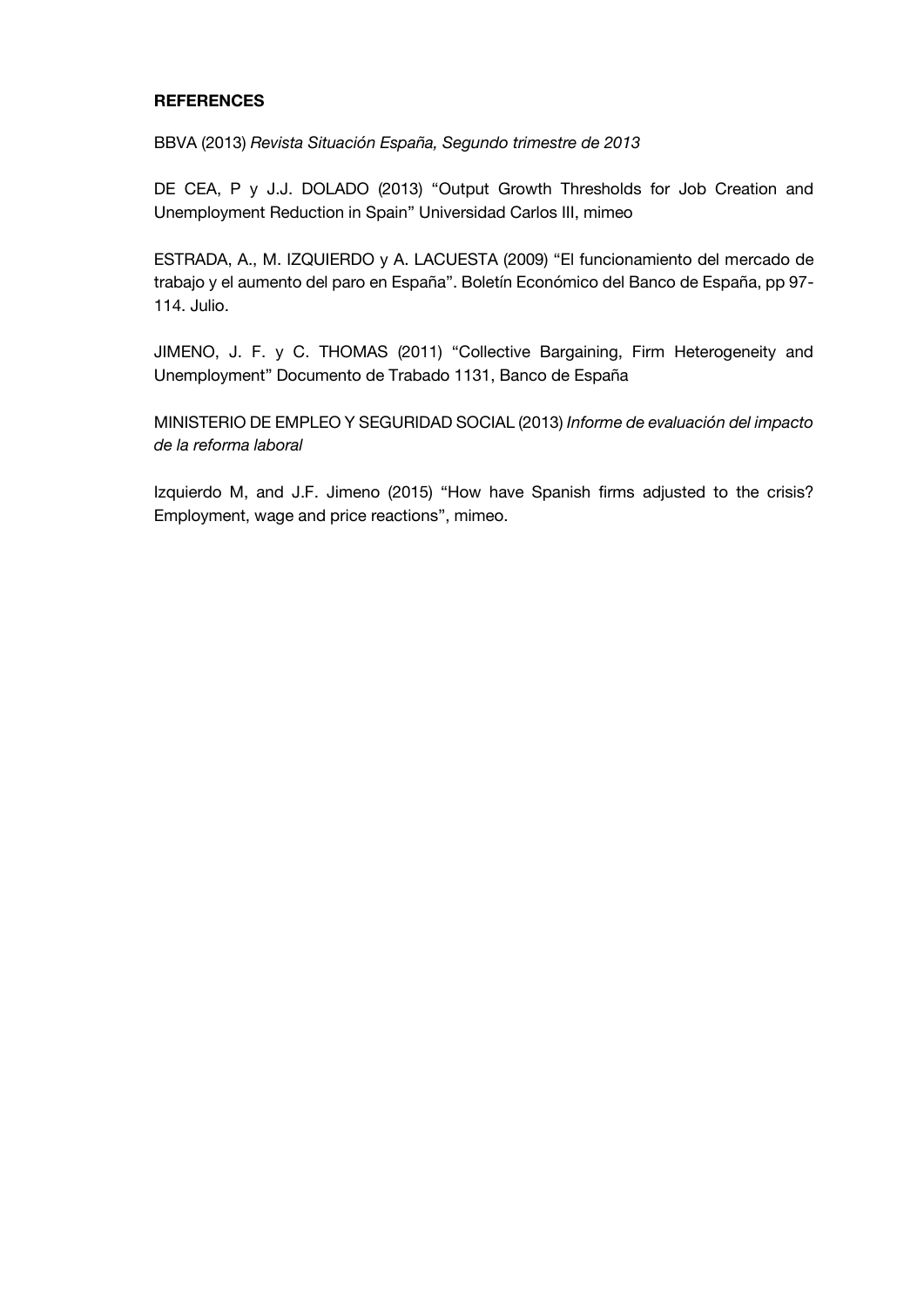





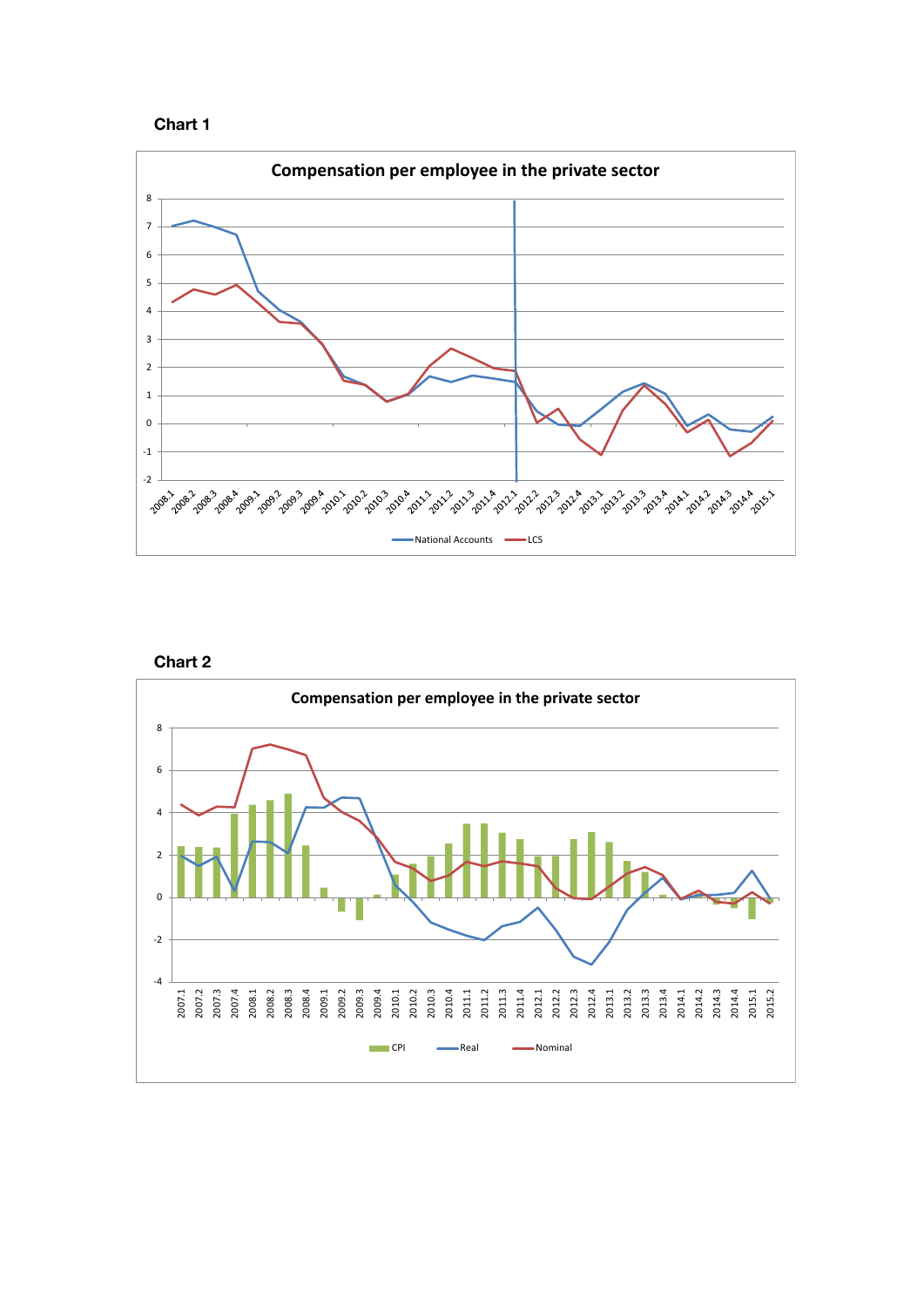





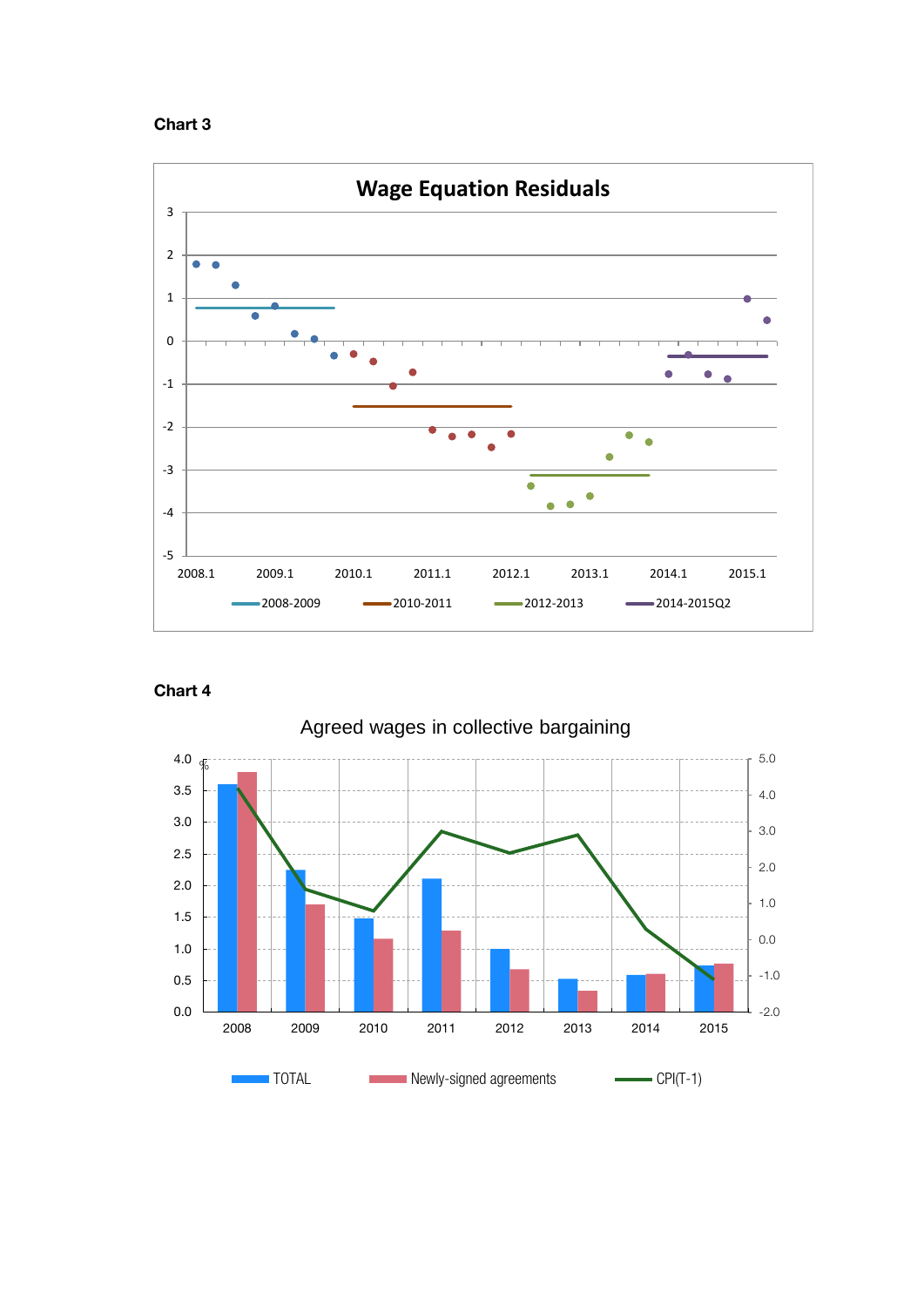

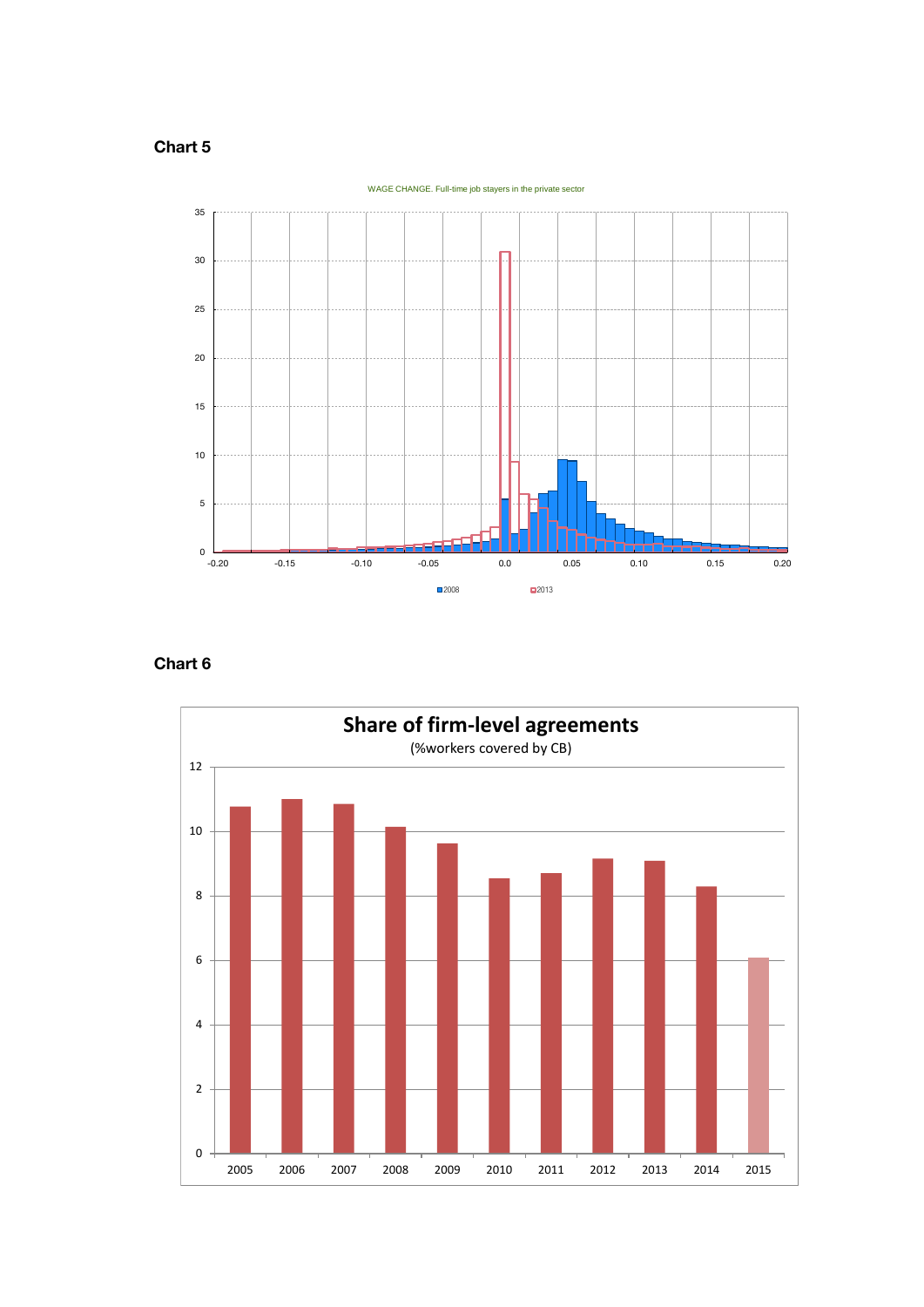



**Chart 8**

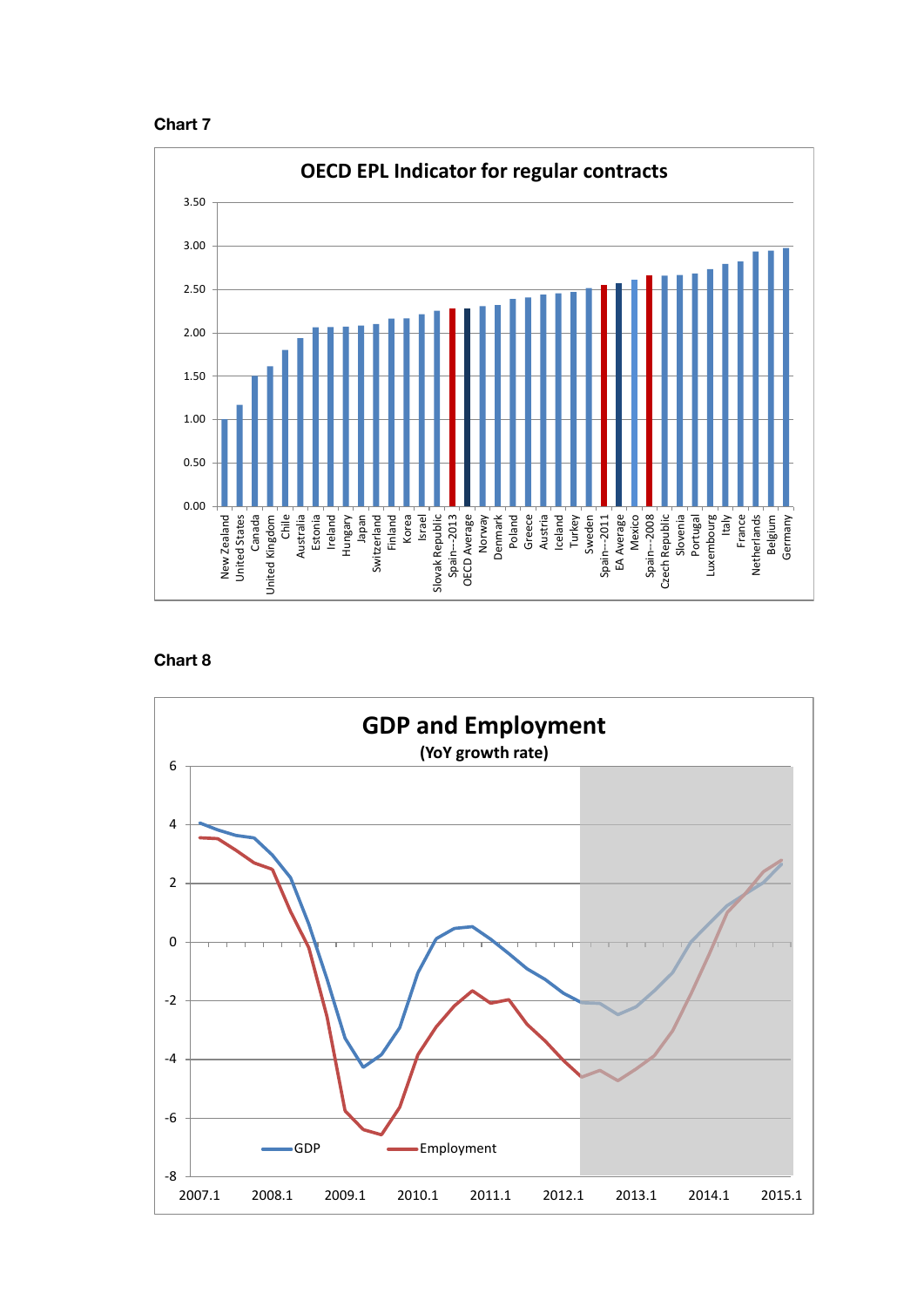



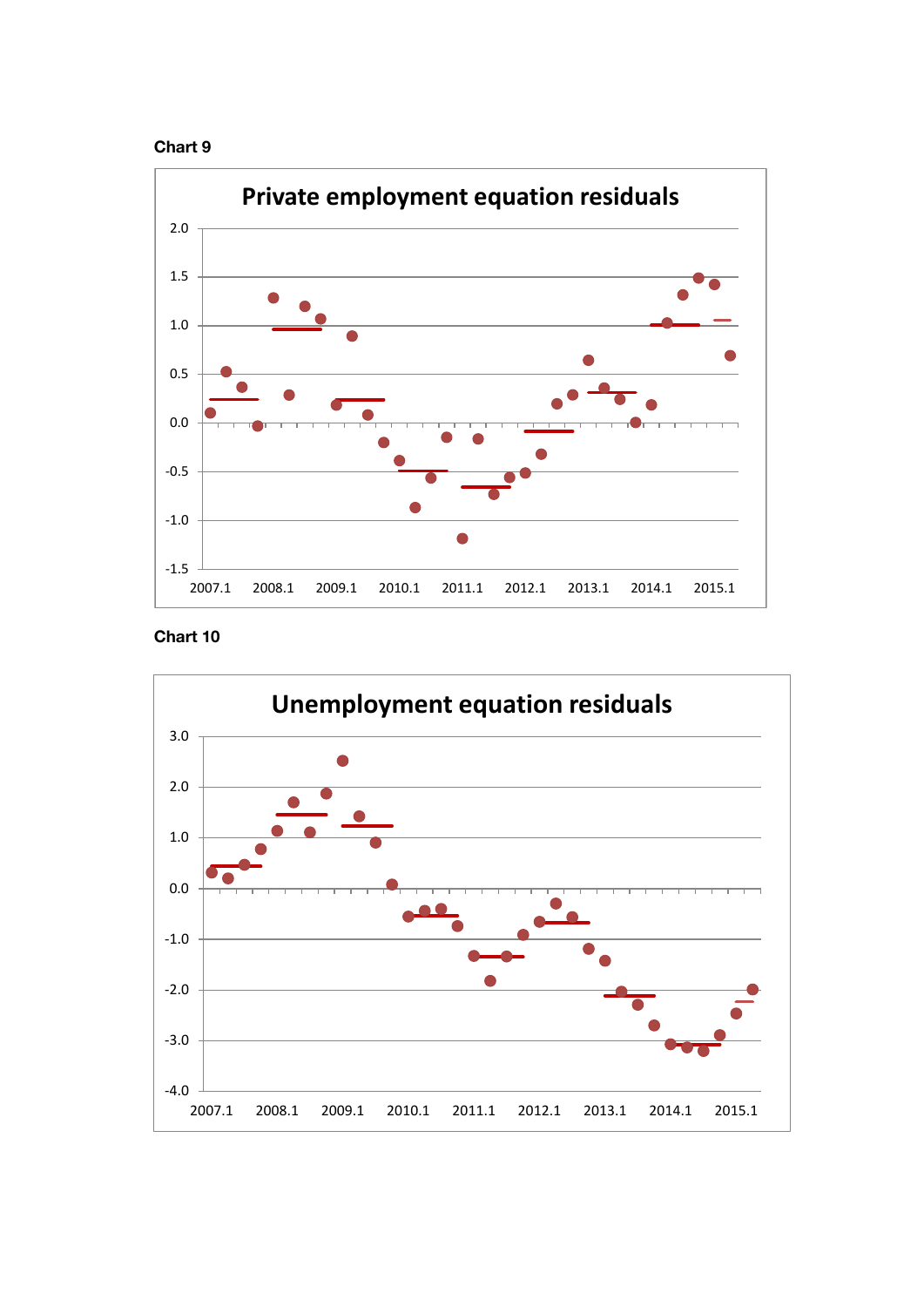







**Chart 12**

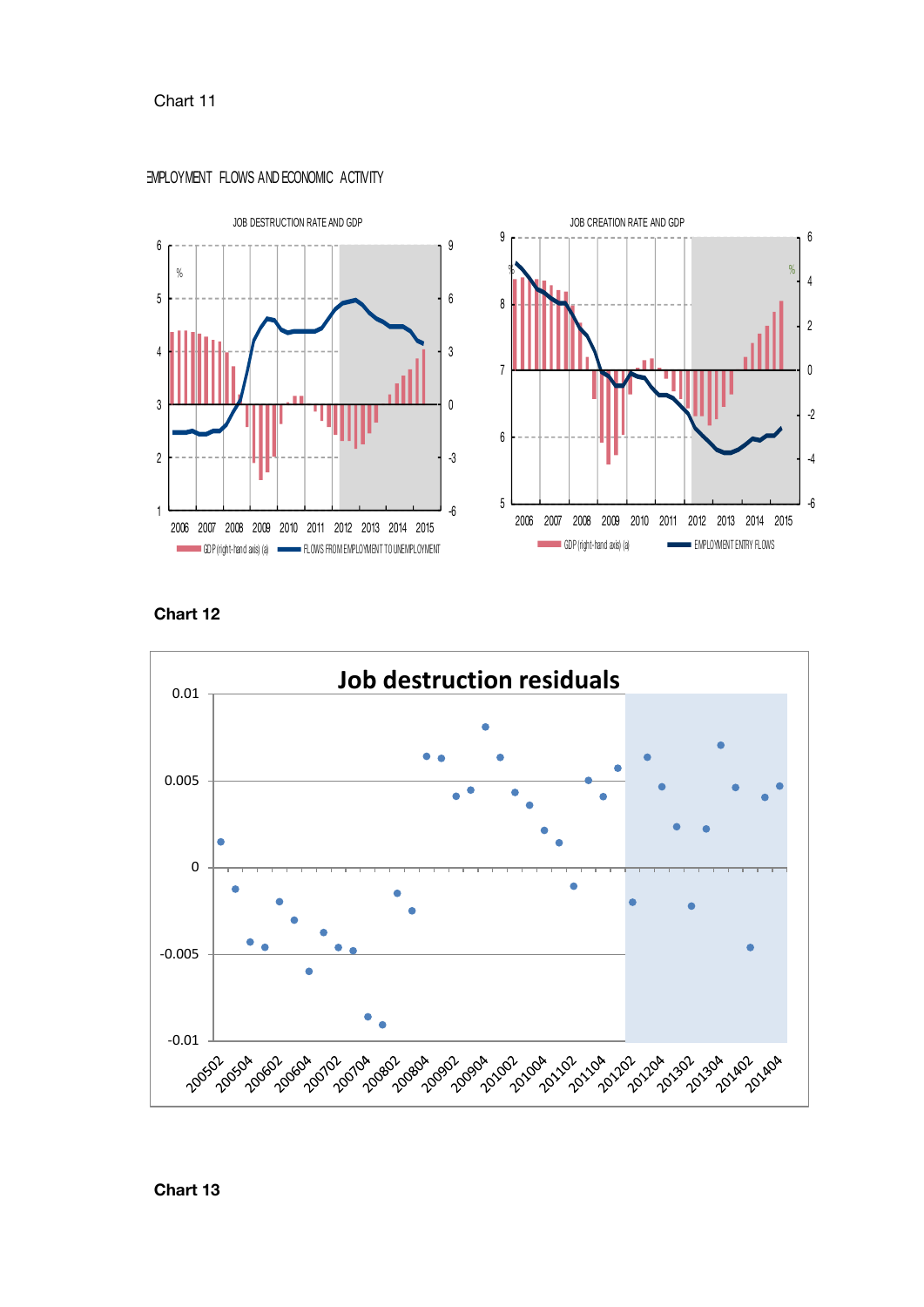

**Chart 14**

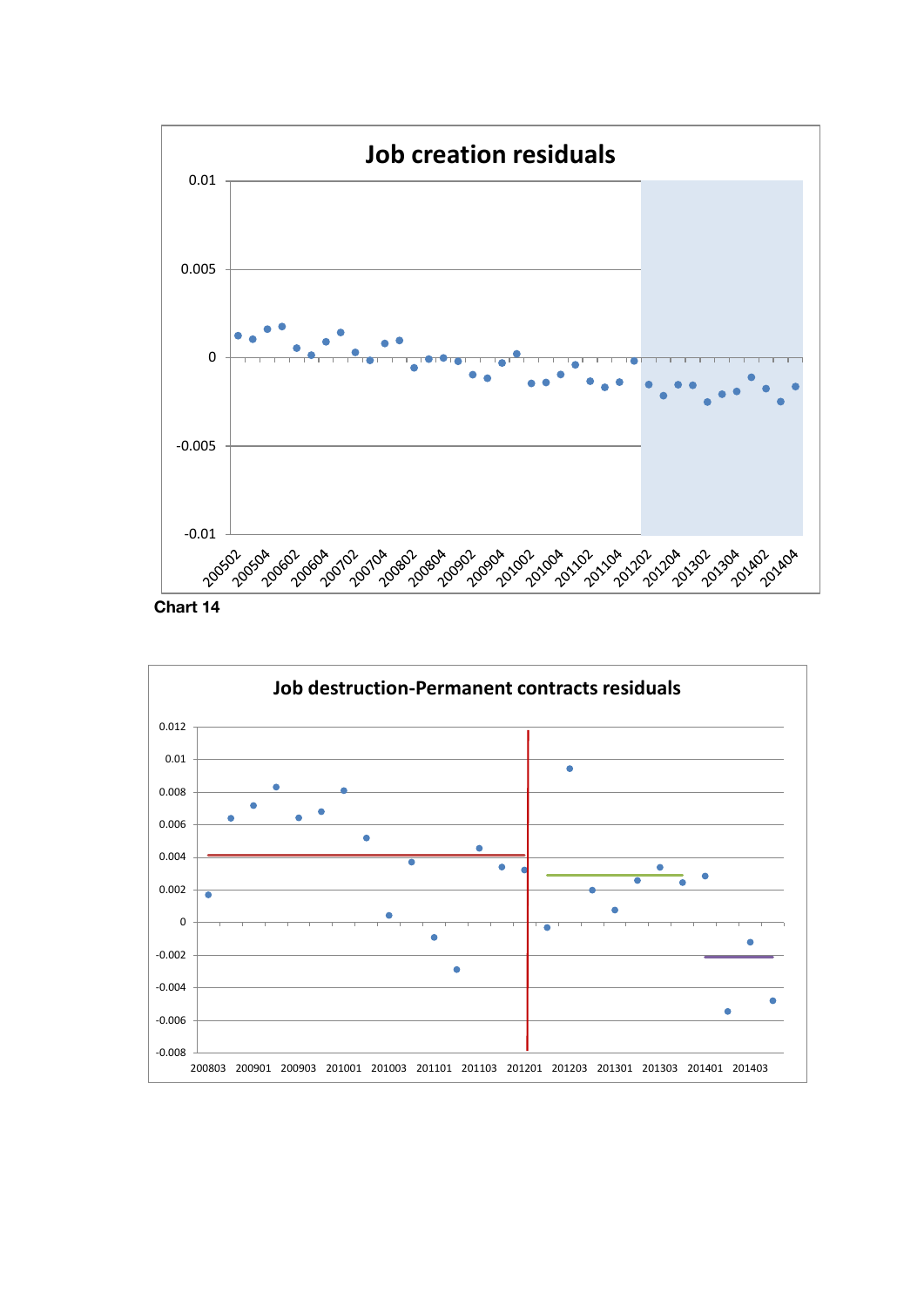



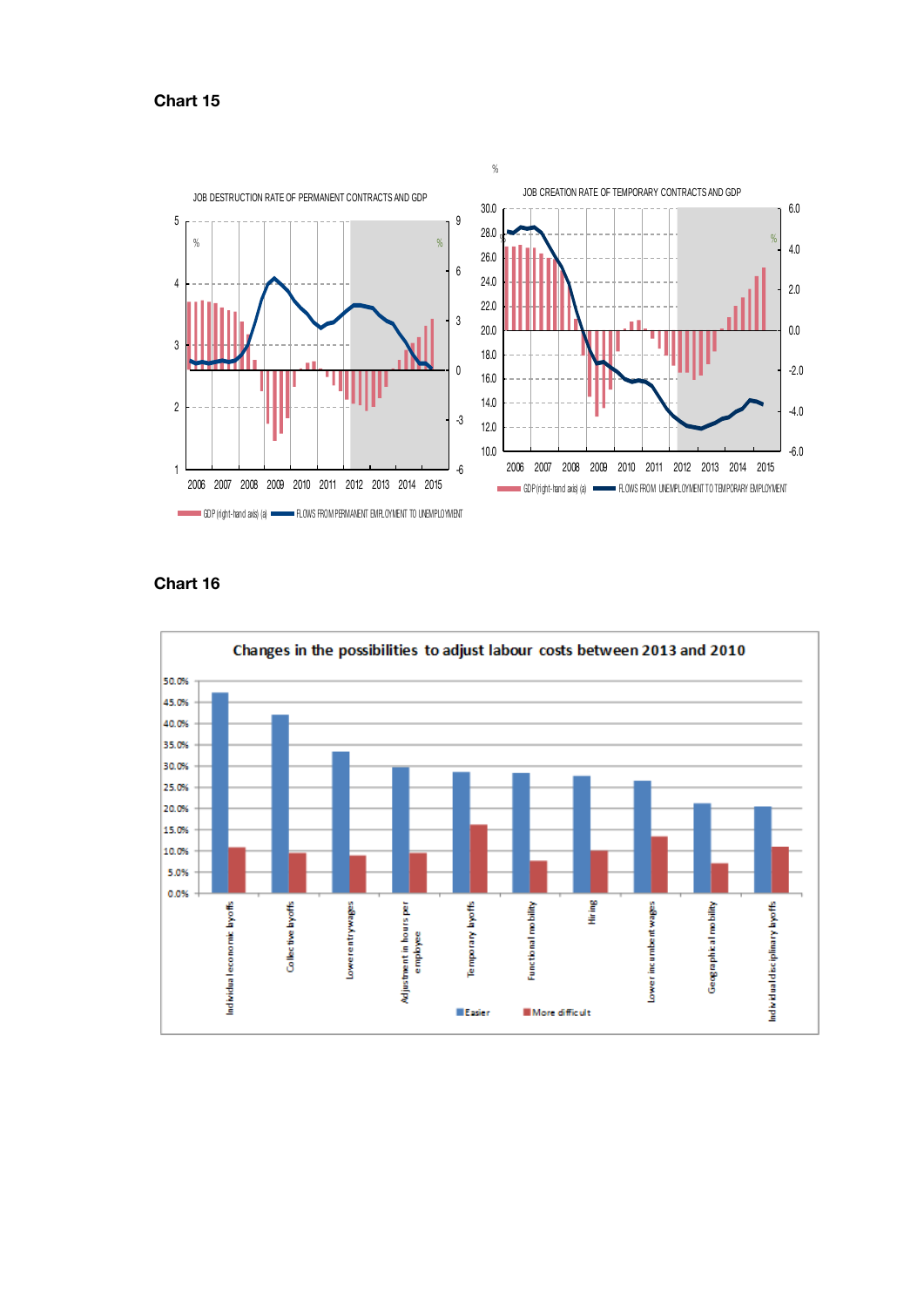| TABLE 1. OPT-OUTS AND SUBSTANTIAL CHANGES, BY FIRM'S SIZE |                                                  |               |               |               |                                    |
|-----------------------------------------------------------|--------------------------------------------------|---------------|---------------|---------------|------------------------------------|
|                                                           |                                                  | Opt-outs 2010 | Opt-outs 2011 | Opt-outs 2012 | <b>Substantial</b><br>changes 2012 |
| As a % of employees                                       |                                                  |               |               |               |                                    |
| <b>TOTAL</b>                                              |                                                  | 6.8           | 5.2           | 5.7           | 12.1                               |
| 1-10 employees                                            |                                                  | 4.3           | 4.3           | 0.9           | 4.7                                |
| 11-50 employees                                           |                                                  | 6.4           | 4.4           | 2.6           | 8.8                                |
| 51-250 employees                                          |                                                  | 8.4           | 6.1           | 5.8           | 14.1                               |
| Over 250 employees                                        |                                                  | 10.5          | 7.3           | 12.7          | 20.2                               |
|                                                           | SOURCE: Ministerio de Empleo y Seguridad Social. |               |               |               |                                    |

| Table 2. Opt-outs and other flexibility measures by firm size |                          |       |         |                                    |       |
|---------------------------------------------------------------|--------------------------|-------|---------|------------------------------------|-------|
|                                                               | Less than $20$ 20-50 emp |       |         | 50-200 emp More than 200 emp Total |       |
| Opt-out from                                                  |                          |       |         |                                    |       |
| Sectoral agreements                                           | 3.9%                     | 3.3%  | 2.0%    | 5.9%                               | 3.7%  |
| Firm-level agreements                                         | 1.3%                     | 3.5%  | $0.0\%$ | 16.6%                              | 1.9%  |
| Other flexibility measures                                    | 14.3%                    | 19.3% | 18.9%   | 25.1%                              | 15.6% |
| Source: WDN3 Survey                                           |                          |       |         |                                    |       |

# Fim-level estimates on the impact of opt-outs on employment Table 3

| Fim-level estimates on the impact of opt-outs on employment |                |                     |              |                |                                | Table 3   |  |
|-------------------------------------------------------------|----------------|---------------------|--------------|----------------|--------------------------------|-----------|--|
|                                                             |                | Level specification |              |                | First-difference specification |           |  |
|                                                             | Employment     | Hirings             | Lay-offs     | Employment     | Hirings                        | Lay-offs  |  |
| Opt-out                                                     | 0.053          | 0.130               | $-0.037$     | 0.044          | 0.094                          | $-0.052$  |  |
|                                                             | $(0.0096)$ *** | $(0.0217)$ ***      | $(0.0209)^*$ | $(0.0135)$ *** | $(0.0493)^{*}$                 | (0.04892) |  |
| <b>Obs</b>                                                  | 343.411        | 224.695             | 235.780      | 217.765        | 119.080                        | 128,517   |  |
| Firm-level fixed effect                                     | Yes            | Yes                 | Yes          | Yes            | Yes                            | Yes       |  |
| Sectoral dummies                                            | Yes            | Yes                 | Yes          | Yes            | Yes                            | Yes       |  |
|                                                             |                |                     |              |                |                                |           |  |

FUENTE: Ministerio de Empleo y Seguridad Social y Banco de España. Datos individuales de la Encuesta de Coyuntura Laboral. Re gresiones por empresa.

a. Standard errors en paréntesis. b. \*\*\* p<0,01, \*\* p<0,05, \* p<0,1